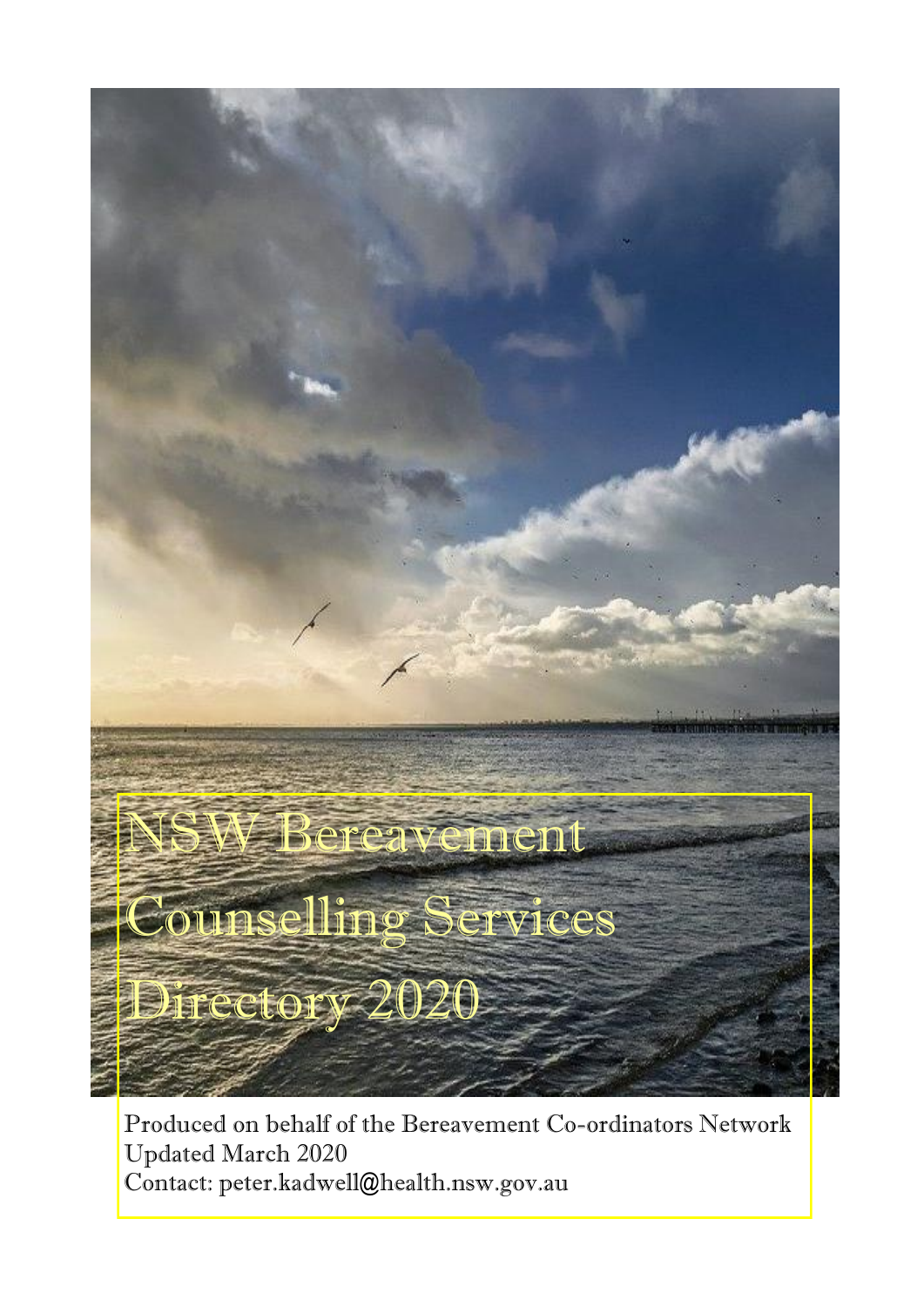# **[Table of Contents](2020_Bereavement_Counselling_Service.docx)**

## **Eastern Sydney**

| <b>JewishCare</b>                                      |                  |         |
|--------------------------------------------------------|------------------|---------|
| <b>Chessed Grief Loss &amp; Bereavement Program</b>    | Woollahra        | p. 4    |
| <b>St Vincents Bereavement Counselling Service</b>     | Darlinghurst     | p. 5    |
| Sydney Children's Hospital,                            |                  |         |
| <b>Bereavement Support Services</b>                    | Randwick         | p. 6    |
| <b>Inner West</b>                                      |                  |         |
| <b>Sydney LHD Bereavement Counselling Service</b>      | Concord          | p. 7    |
| <b>Red Nose Grief and Loss</b>                         | Rozelle          | p. 8    |
| NSW Health Pathology's Forensic Medicine Services      | Lidcombe         | p. 9/10 |
|                                                        | <b>Newcastle</b> |         |
|                                                        | Wollongong       |         |
| <b>Northern Suburbs</b>                                |                  |         |
| HammondCare / Northern Sydney LHD,                     |                  |         |
| <b>Palliative Care Bereavement Service</b>             | Greenwich        | p. 12   |
| <b>Southern Suburbs</b>                                |                  |         |
| <b>Calvary Bereavement Counselling Service</b>         | Kogarah          | p. 13   |
| Kid's Cancer Centre Bereavement Service                | Randwick         | p. 14   |
| <b>South Western Sydney</b>                            |                  |         |
| Westmead Children's Hospital,                          |                  |         |
| <b>Bereavement Support Service</b>                     | Westmead         | p. 15   |
| <b>Palliative Care Bereavement Service</b>             |                  |         |
| HammondCare / South West Sydney LHD                    | Prariewood       | p. 16   |
| <b>Western Sydney LHD</b>                              |                  |         |
| <b>Palliative Care Bereavement Counselling Service</b> | Mt. Druitt       | p. 17   |
| Catholic Cemeteries & Crematoria                       |                  |         |
| <b>Bereavement Consultancy</b>                         | Lidcombe         | p. 18   |
|                                                        |                  |         |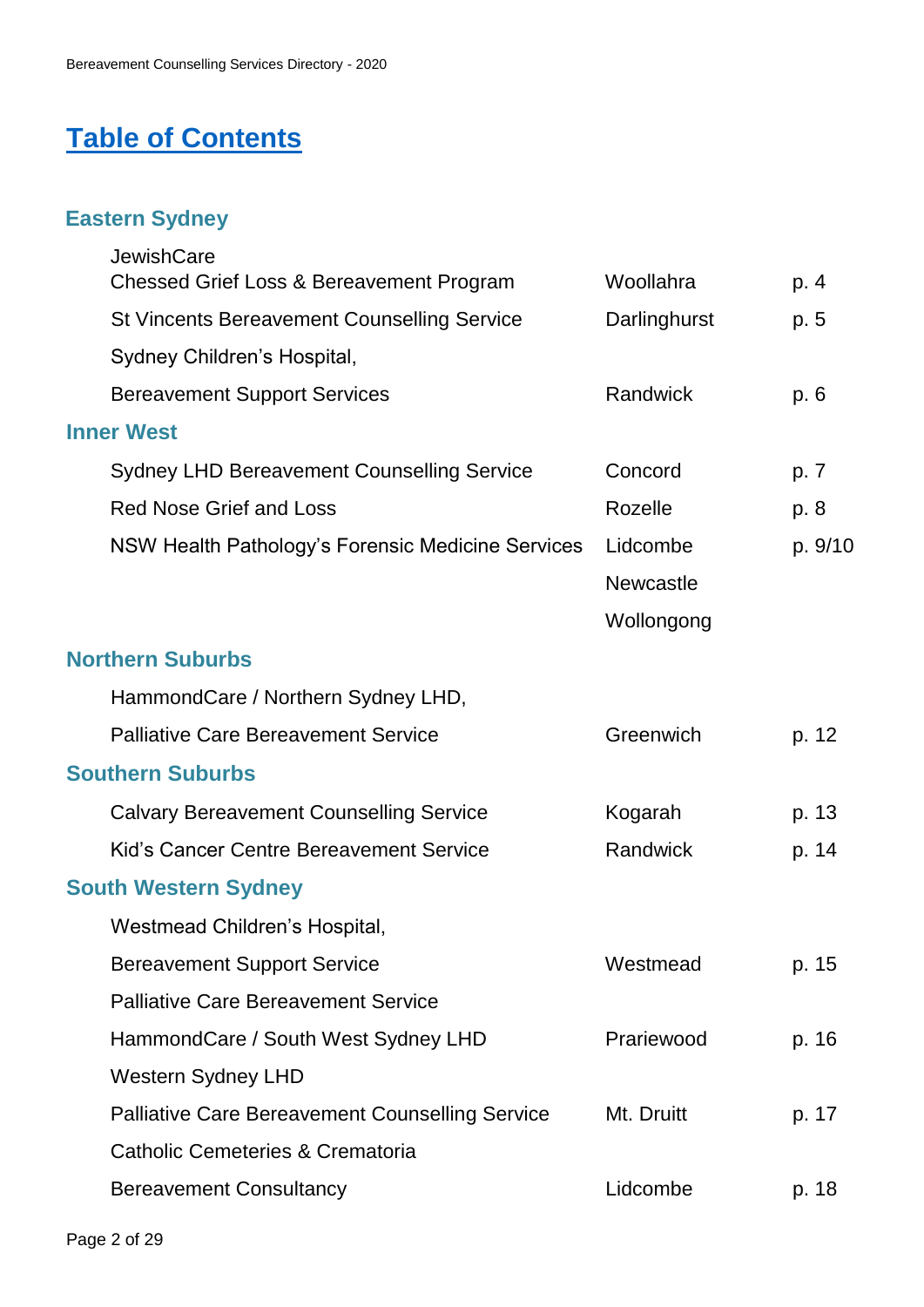### **Central Coast**

| <b>Central Coast Palliative Care Bereavement Service</b>          | Long Jetty           | p. 19 |
|-------------------------------------------------------------------|----------------------|-------|
| <b>Southern Highlands</b>                                         |                      |       |
| Southern Highlands Bereavement Care Service                       | <b>Bowral</b>        | p. 20 |
| <b>Armidale Counselling Therapy and Psychological Services</b>    |                      |       |
| New England Centre for Loss and Grief                             | Armidale             | p. 21 |
| <b>Coffs Harbour</b>                                              |                      |       |
| <b>Coffs Clinical Network Specialist Palliative Care Services</b> | <b>Coffs Harbour</b> | p. 22 |
| <b>Far West Local Health District</b>                             |                      |       |
| <b>Specialist Palliative Care Service</b>                         | <b>Broken Hill</b>   | p. 23 |
| <b>Hunter New England Health District</b>                         |                      |       |
| <b>Paediatric Bereavement Service</b>                             | Newcastle            | p. 24 |
| <b>Macksville</b>                                                 |                      |       |
| <b>Palliative Care Team</b>                                       | Macksville           | p. 25 |
| <b>NSW wide</b>                                                   |                      |       |
| <b>Bear Cottage</b>                                               | Manly                | p. 26 |
| <b>Australia wide</b>                                             |                      |       |
| Bears of Hope                                                     | <b>Castle Hill</b>   |       |
| CanTeen                                                           | Sydney               | p. 27 |
| <b>Redkite</b>                                                    | Australia wide       | p. 28 |
|                                                                   |                      |       |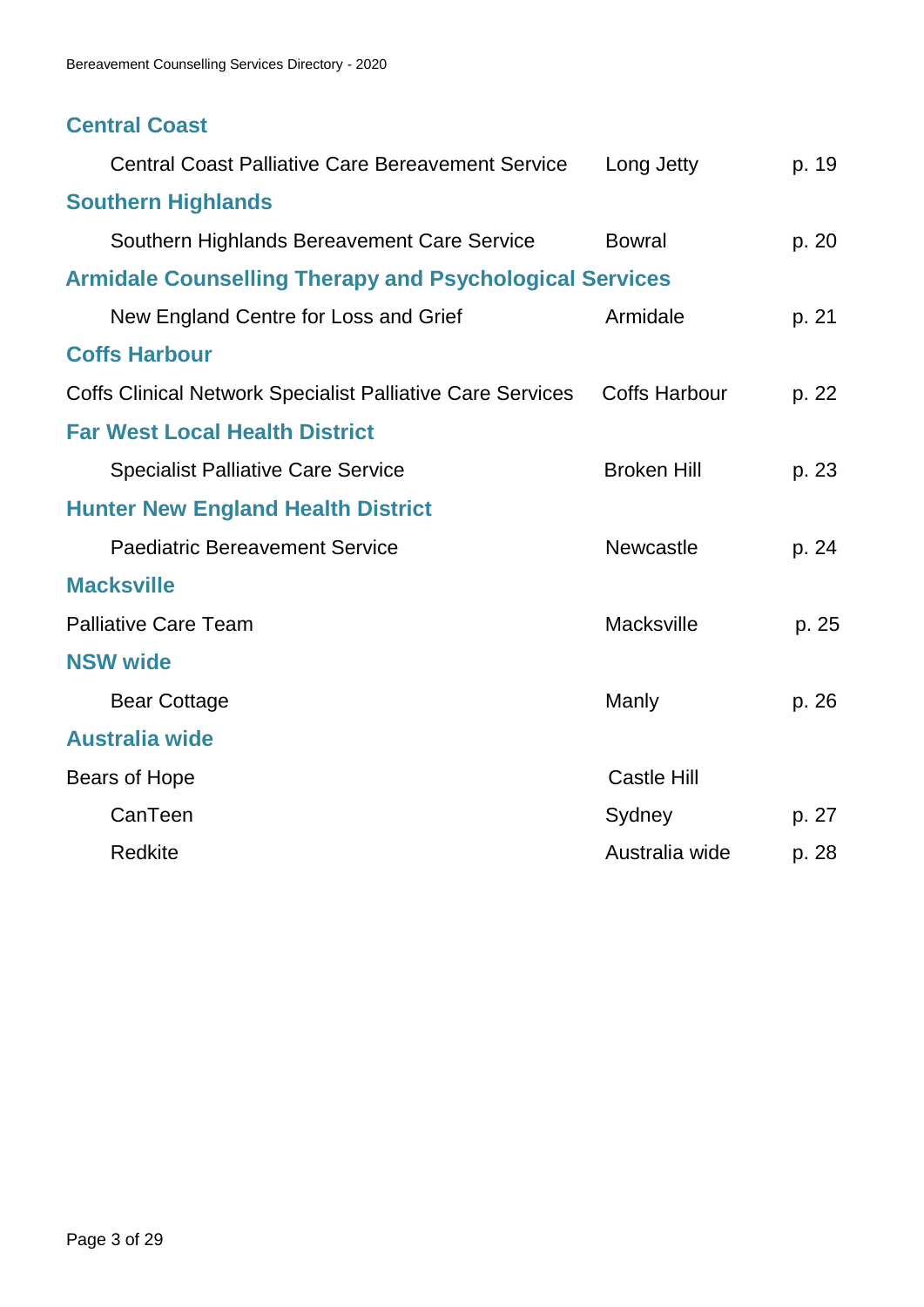### **JewishCare Chessed Grief Loss & Bereavement Program**

| <b>Address:</b>           | PO Box 647<br>Bondi Junction, NSW 1355 |
|---------------------------|----------------------------------------|
| <b>Phone:</b>             | $(02)$ 9302 8017                       |
| Email:                    | grief@jewishcare.com.au                |
| <b>Counselling Centre</b> | 3 Saber Street                         |
| Address/s                 | Woollahra 2025                         |
| <b>Region Covered</b>     | <b>Sydney Metro</b>                    |

| <b>Eligibility Criteria</b>                    | Bereaved adults and children<br>$\bullet$<br>Non-death related Grief & Loss<br>$\bullet$                           |
|------------------------------------------------|--------------------------------------------------------------------------------------------------------------------|
| <b>Type of Counselling</b><br><b>Available</b> | <b>Individuals</b><br>$\bullet$<br>Couples<br>٠<br><b>Families</b><br>٠<br>Child<br>$\bullet$<br>Young People<br>٠ |
| <b>Referral Process</b>                        | Self-referral preferred but not essential.                                                                         |

| <b>Suicide Impacting Me Support Group (non-denominational)</b>        |                                    |  |  |
|-----------------------------------------------------------------------|------------------------------------|--|--|
| <b>Psychologist and Social Worker</b><br>Facilitators :               |                                    |  |  |
| 1 <sup>st</sup> Tuesday of every month (commencing February)<br>When: |                                    |  |  |
| Duration:                                                             | $6 - 7:30$ pm                      |  |  |
| Contact &<br>Registration                                             | familyandfriends@jewishcare.com.au |  |  |

| <b>Interpreters</b>       | Yes.<br>Russian/Hebrew                                                         |  | <b>Cost</b>                                            | Affordable sliding scale |
|---------------------------|--------------------------------------------------------------------------------|--|--------------------------------------------------------|--------------------------|
| <b>Hours of Operation</b> | $9:00 - 5:00$ pm Monday - Friday<br>(extensions can be negotiated on occasion) |  |                                                        |                          |
|                           |                                                                                |  | Bereavement Support Service (geographical limitations) |                          |

| <b>Other Services</b><br><b>Available</b> | Education<br><b>Training</b> |  |                                                                   |  |
|-------------------------------------------|------------------------------|--|-------------------------------------------------------------------|--|
|                                           |                              |  | Consultation to the general public and other Health Professionals |  |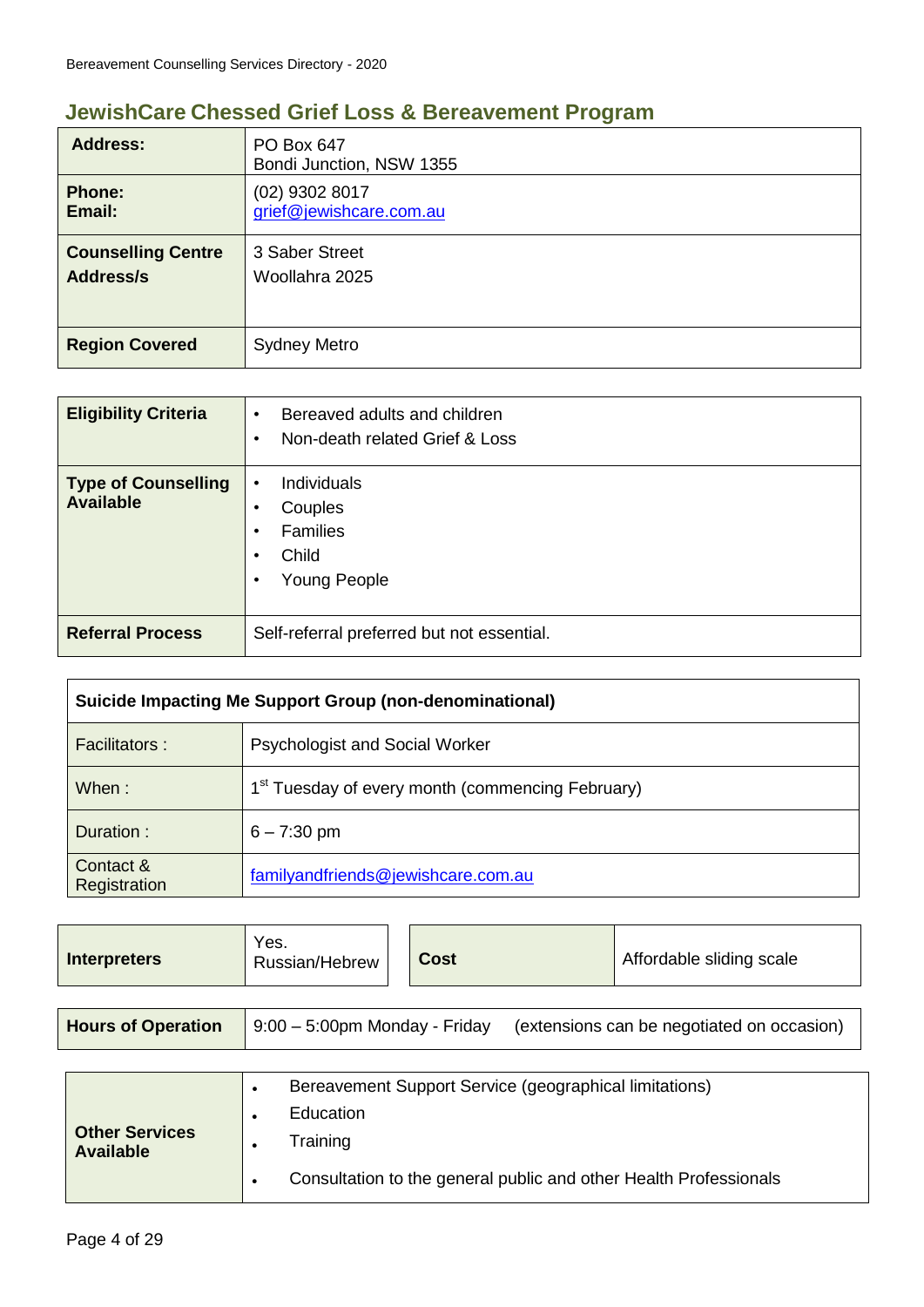### **St Vincent's Bereavement Counselling Service**

| <b>Address:</b>                        | 170 Darlinghurst Road<br>Darlinghurst, NSW 2010                                                                                                                          |
|----------------------------------------|--------------------------------------------------------------------------------------------------------------------------------------------------------------------------|
| <b>Phone:</b>                          | $(02)$ 8382 9594                                                                                                                                                         |
| <b>Counselling Centre</b><br>Address/s | 140 Burton St,<br>Darlinghurst, NSW 2010                                                                                                                                 |
| <b>Region Covered</b>                  | St Vincent's Health Network including Sacred Heart Palliative Care<br>Darlinghurst, St Vincent's Hospitals Sydney & St Joseph's Auburn, South East<br>Sydney Area Health |

| <b>Eligibility Criteria</b>                    | Adult family and friends of people who died at the St Vincent's Health<br>Network hospitals<br>Bereaved adults living in the eastern Sydney area<br>Counselling available regardless of the cause of death |
|------------------------------------------------|------------------------------------------------------------------------------------------------------------------------------------------------------------------------------------------------------------|
| <b>Type of Counselling</b><br><b>Available</b> | Face to face, Telehealth telephone<br>$\bullet$                                                                                                                                                            |
| <b>Referral Process</b>                        | Self- referral preferred, or referral by health professional with client consent                                                                                                                           |

| <b>Interpreters</b>                       | Yes                                                  | <b>Cost</b> | Nil                                                                                                                                     |  |  |
|-------------------------------------------|------------------------------------------------------|-------------|-----------------------------------------------------------------------------------------------------------------------------------------|--|--|
| <b>Hours of Operation</b>                 | $9:00 - 5:00$ pm Monday to Friday                    |             |                                                                                                                                         |  |  |
| <b>Other Services</b><br><b>Available</b> | Education<br>٠<br>Training<br>$\bullet$<br>$\bullet$ |             | Consultation to the general public and other health professionals<br>Bereavement support Groups $-1st$ Monday of each month, 11-12:30pm |  |  |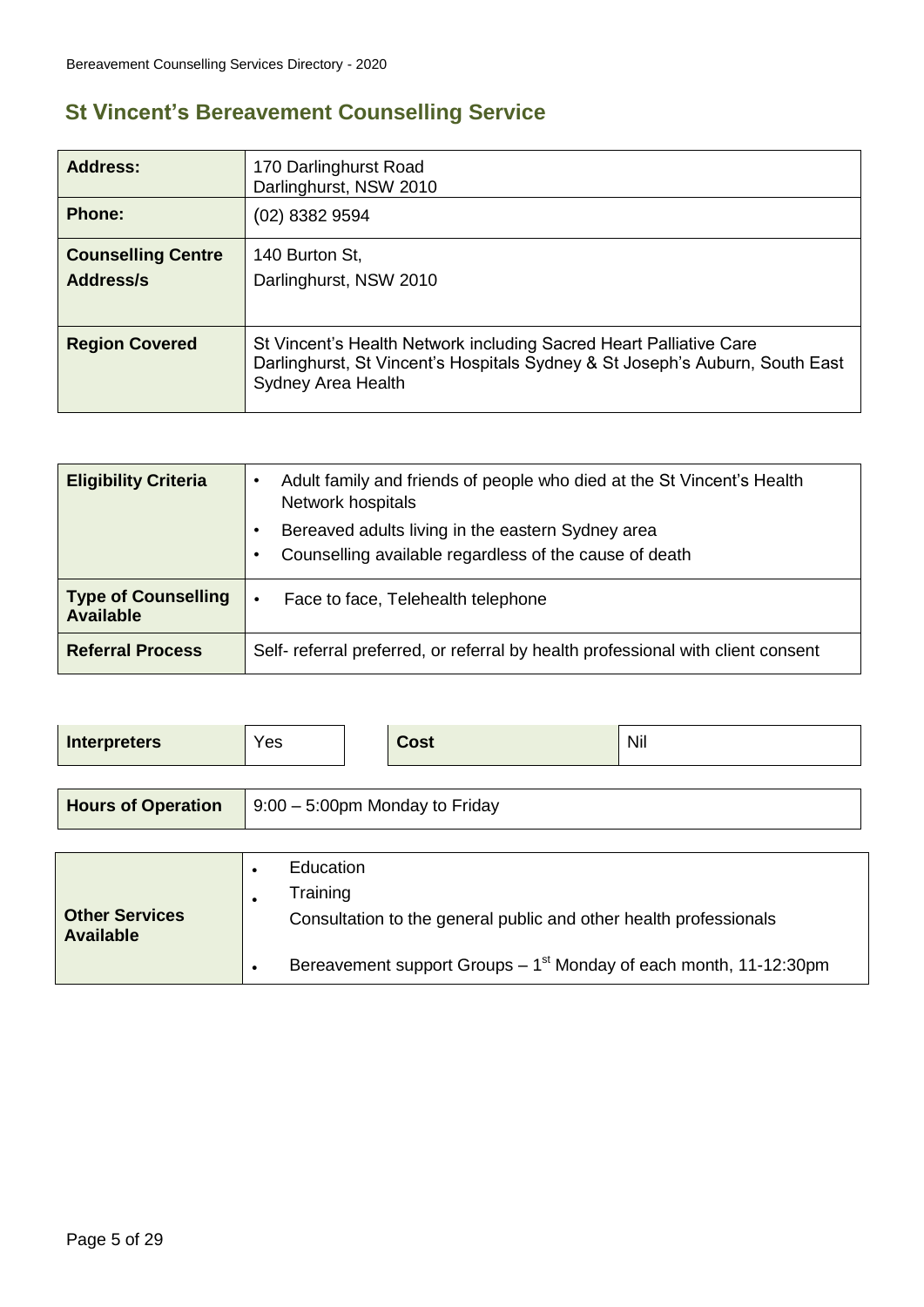## **Sydney Children's Hospital, Bereavement Support Services,**

| Address:                        | Sydney Children's Hospital,<br><b>High Street</b><br>Randwick NSW 2031                |
|---------------------------------|---------------------------------------------------------------------------------------|
| <b>Facilitators</b>             | Bereavement Co-ordinator<br><b>Palliative Care Social Worker</b>                      |
| <b>Phone:</b>                   | $(02)$ 9382 1021                                                                      |
| <b>Counselling Centre</b>       | Sydney Children's Hospital                                                            |
| Address/s<br><b>High Street</b> |                                                                                       |
|                                 | Randwick 2031                                                                         |
| <b>Region Covered</b>           | Counselling available to any family of a child known to Sydney Children's<br>Hospital |
| <b>Areas Excluded</b>           | Availability of home visits limited by distance to Sydney Children's Hospital         |

| <b>Eligibility Criteria</b>                    | Bereaved parents, sibling, and grandparents of children who have died at<br>$\bullet$<br>Sydney Children's Hospital and/or who have died in the community and<br>were known to the Palliative Care Service.                 |
|------------------------------------------------|-----------------------------------------------------------------------------------------------------------------------------------------------------------------------------------------------------------------------------|
|                                                | Depending on circumstances, we may be able to offer services to families<br>٠<br>of children in our area who are unknown to the hospital, or assist with<br>referrals to other services.                                    |
|                                                | Please also see Page 13 of this Directory for Bereavement support offered<br>$\bullet$<br>through the Kids Cancer Centre to families of those children treated for<br>cancer/blood disorders at Sydney Children's Hospital. |
| <b>Type of Counselling</b><br><b>Available</b> | Individual, couple, child, family<br>٠<br>Telephone<br>$\bullet$<br>Face-to-face<br>$\bullet$<br>Home visits<br>$\bullet$                                                                                                   |
| <b>Referral Process</b>                        | Initial referral from treating team and can self-refer                                                                                                                                                                      |

| <b>Interpreters</b>       | Yes | <b>Cost</b>                          | Nil |
|---------------------------|-----|--------------------------------------|-----|
| <b>Hours of Operation</b> |     | $\vert$ 8:30am – 5pm Monday – Friday |     |

| <b>Other Services</b><br><b>Available</b> | Education for health professionals, community groups etc. |
|-------------------------------------------|-----------------------------------------------------------|
|                                           | Consultation regarding paediatric grief & loss            |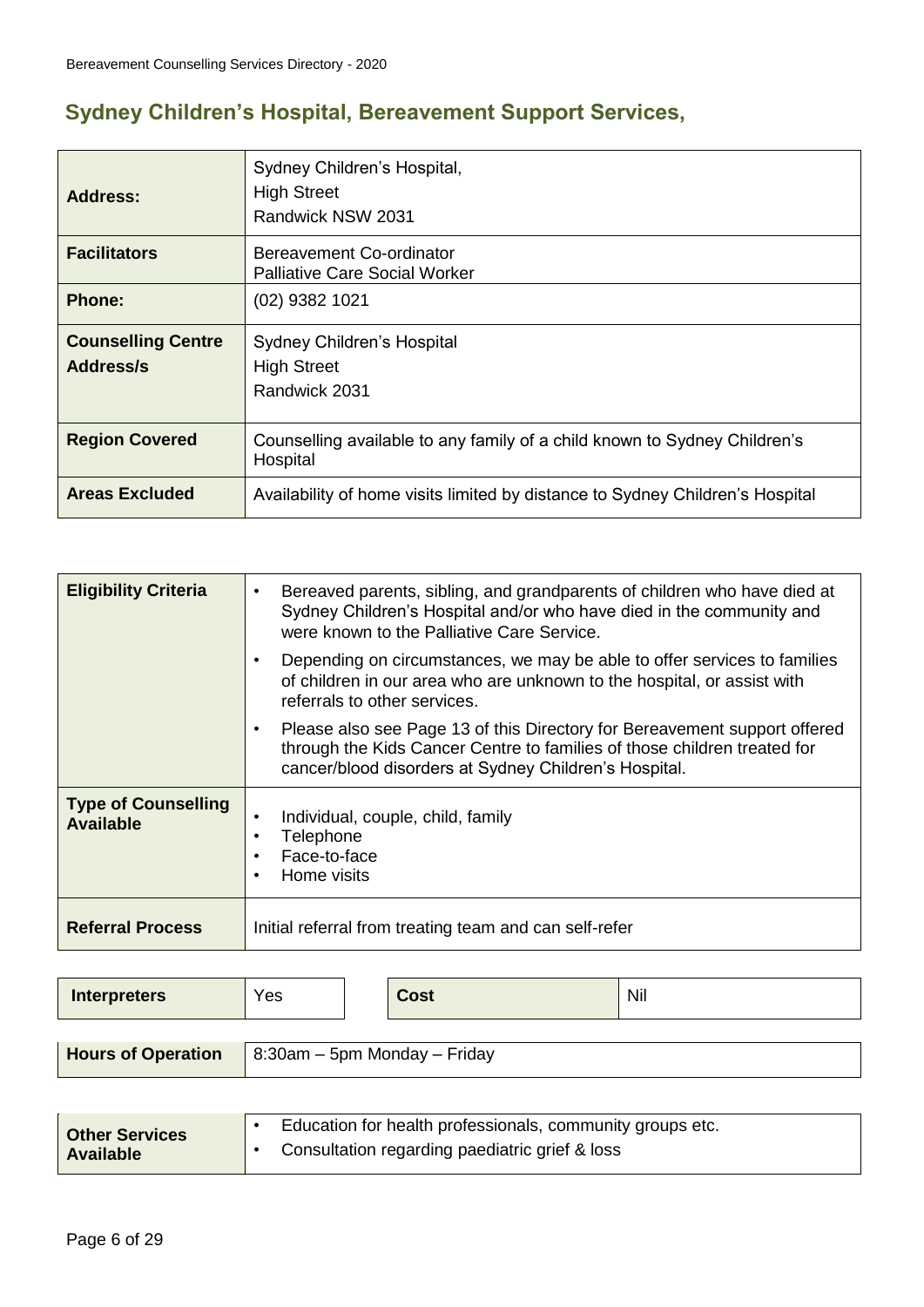Bereavement Counselling Services Directory - 2020

## **Sydney Local Health District Bereavement Counselling Service**

| <b>Address:</b>                        | <b>Concord Hospital</b><br><b>Hospital Rd</b><br>Concord Hospital 2139                         |
|----------------------------------------|------------------------------------------------------------------------------------------------|
| <b>Phone:</b>                          | $(02)$ 9767 5656                                                                               |
| <b>Counselling Centre</b><br>Address/s | <b>Concord Hospital</b><br><b>Royal Prince Alfred Hospital</b>                                 |
| <b>Region Covered</b>                  | <b>Sydney Local Health District</b><br>Inner West Sydney and part of Canterbury & Sydney LGAs. |

| <b>Eligibility Criteria</b>                       | Family and friends of someone who died at SLHD<br>$\bullet$<br>Bereaved adults living in the Sydney Local Health District.<br>$\bullet$<br>Bereaved adults living outside the area but the deceased person died<br>within the area.<br>Counselling available regardless of the cause of death.<br>$\bullet$ |
|---------------------------------------------------|-------------------------------------------------------------------------------------------------------------------------------------------------------------------------------------------------------------------------------------------------------------------------------------------------------------|
| Type of<br><b>Counselling</b><br><b>Available</b> | Individuals (18 years and over who have left school)<br>Couples<br><b>Families</b>                                                                                                                                                                                                                          |
| <b>Referral Process</b>                           | Self-referral preferred.                                                                                                                                                                                                                                                                                    |

| <b>Interpreters</b>                          | Yes |  | <b>Cost</b> | <b>Nil</b> |
|----------------------------------------------|-----|--|-------------|------------|
| <b>Hours of Operation</b> $  8.30 - 5.00$ pm |     |  |             |            |
|                                              |     |  |             |            |

| <b>Other Services</b><br><b>Available</b> | Education                                                         |
|-------------------------------------------|-------------------------------------------------------------------|
|                                           | Training                                                          |
|                                           | Consultation to the general public and other Health Professionals |
|                                           | Bi-annual memorial services                                       |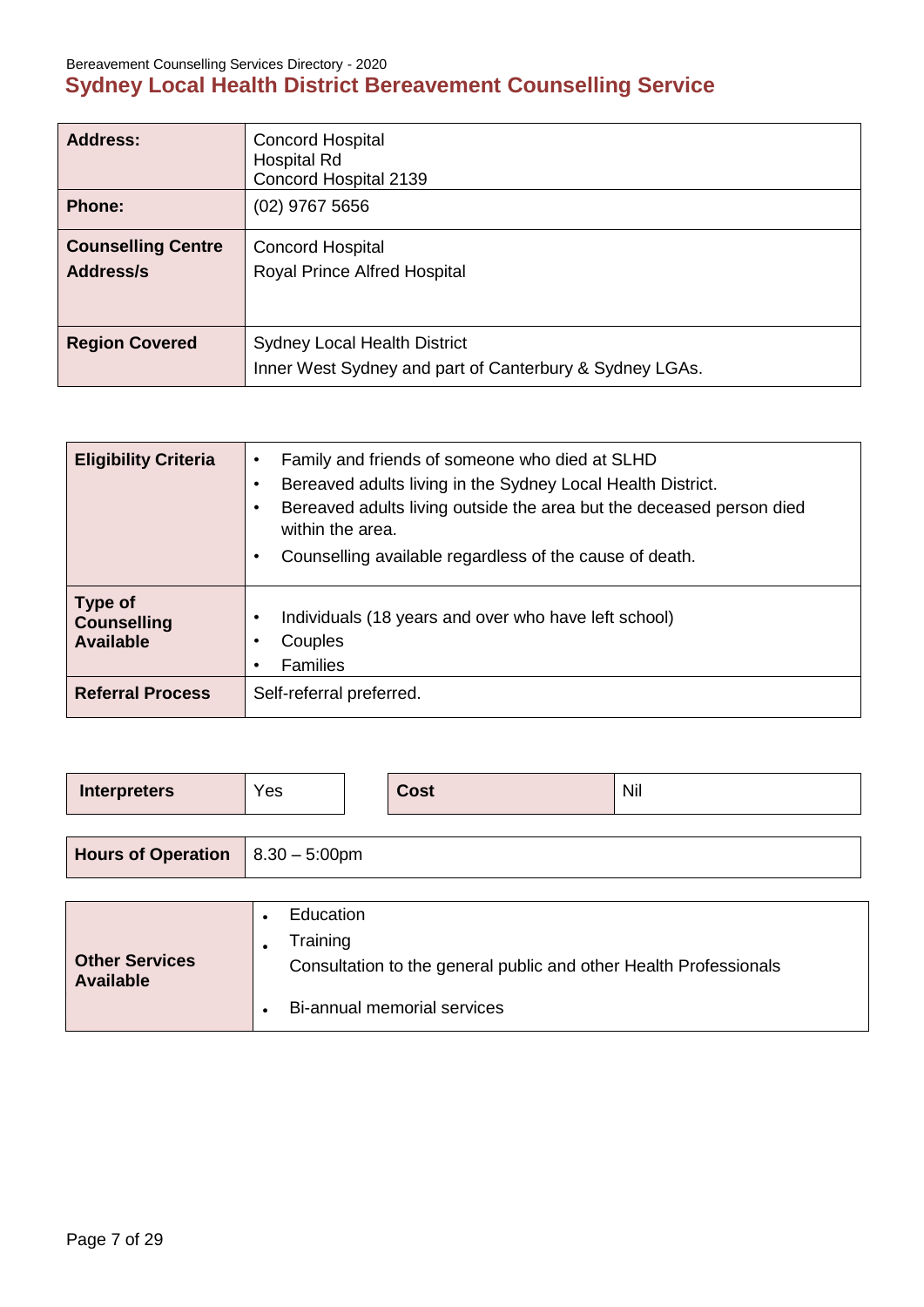### **Red Nose Grief and Loss**

| <b>Address:</b>                        | P.O. Box 488<br>Rozelle NSW 2039                                               |
|----------------------------------------|--------------------------------------------------------------------------------|
| <b>Phone:</b>                          | 1300 308 307<br>intake@rednose.org.au                                          |
| <b>Counselling Centre</b><br>Address/s | Level 1 Building 125<br>Corner of Church and Glover Streets,<br>Lilyfield 2040 |
| <b>Region Covered</b>                  | ACT, NSW, Hunter, VIC, QLD, WA and National Bereavement Support Line           |

| <b>Eligibility Criteria</b>                    | • Family support after the sudden or unexpected death of a baby, infant or<br>child.   |
|------------------------------------------------|----------------------------------------------------------------------------------------|
| <b>Type of Counselling</b><br><b>Available</b> | Face to face and phone<br>٠<br>Individual<br>٠<br>Couples<br>٠<br><b>Families</b><br>٠ |
| <b>Referral Process</b>                        | 1300 308 307 or Online referral at rednosegriefandloss.org.au                          |

| <b>Interpreters</b>                       | Yes                                                                                             | <b>Cost</b>                                                                                                                                                                                               | Nil for all services                                                     |
|-------------------------------------------|-------------------------------------------------------------------------------------------------|-----------------------------------------------------------------------------------------------------------------------------------------------------------------------------------------------------------|--------------------------------------------------------------------------|
| <b>Hours of Operation</b>                 |                                                                                                 |                                                                                                                                                                                                           | 9:00 – 5:00 pm Monday-Friday, plus 24 hour bereavement support Line      |
| <b>Other Services</b><br><b>Available</b> | $\bullet$<br>$\bullet$<br>$\bullet$<br>$\bullet$<br><b>Newsletter</b><br>$\bullet$<br>$\bullet$ | 24 hour bereavement support line - 1300 308 307<br>Support groups<br>Video counselling<br><b>Memorial services</b><br>Education to health professionals and community groups<br><b>Support Literature</b> | Dedicated grief and loss website - http://www.rednosegriefandloss.org.au |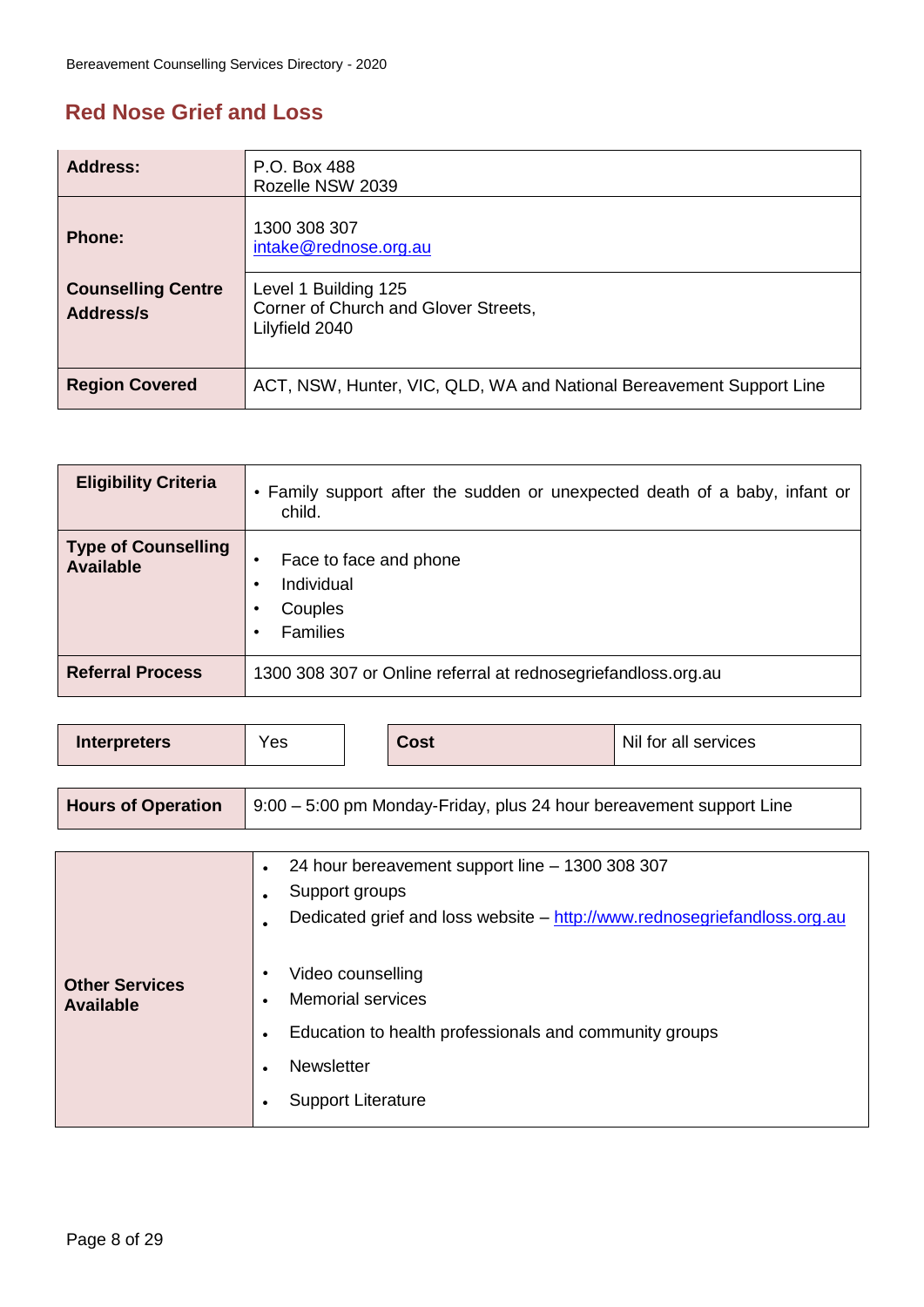#### *NSW Health Pathology's Forensic & Analytical Science Service – FASS*

#### **Forensic Social Work**

NSW Health Pathology's Forensic Medicine Services are responsible for providing medical opinions and conducting post-mortem examinations where required on behalf of the NSW Coroner as part of investigations into reportable deaths under the NSW Coroners Act (2009).

This includes unexplained and unexpected deaths, and deaths of a suspicious nature. Forensic Medicine employs a multi-disciplinary team of experts across three sites in NSW - Sydney (Lidcombe), Newcastle and Wollongong.

A team of specialist social workers is available at Forensic Medicine to provide families with emotional and practical support, such as:

- Understanding the Coronial and post-mortem processes, timings and reports
- Facilitating access to information around the cause and circumstances of the death
- Formal identifications, viewings and memory collation
- Grief support, guidance and resources for adults and children
- Referrals to other support services or local counselling services.

#### **See following page for contact details of each site in Sydney, Newcastle and Wollongong.**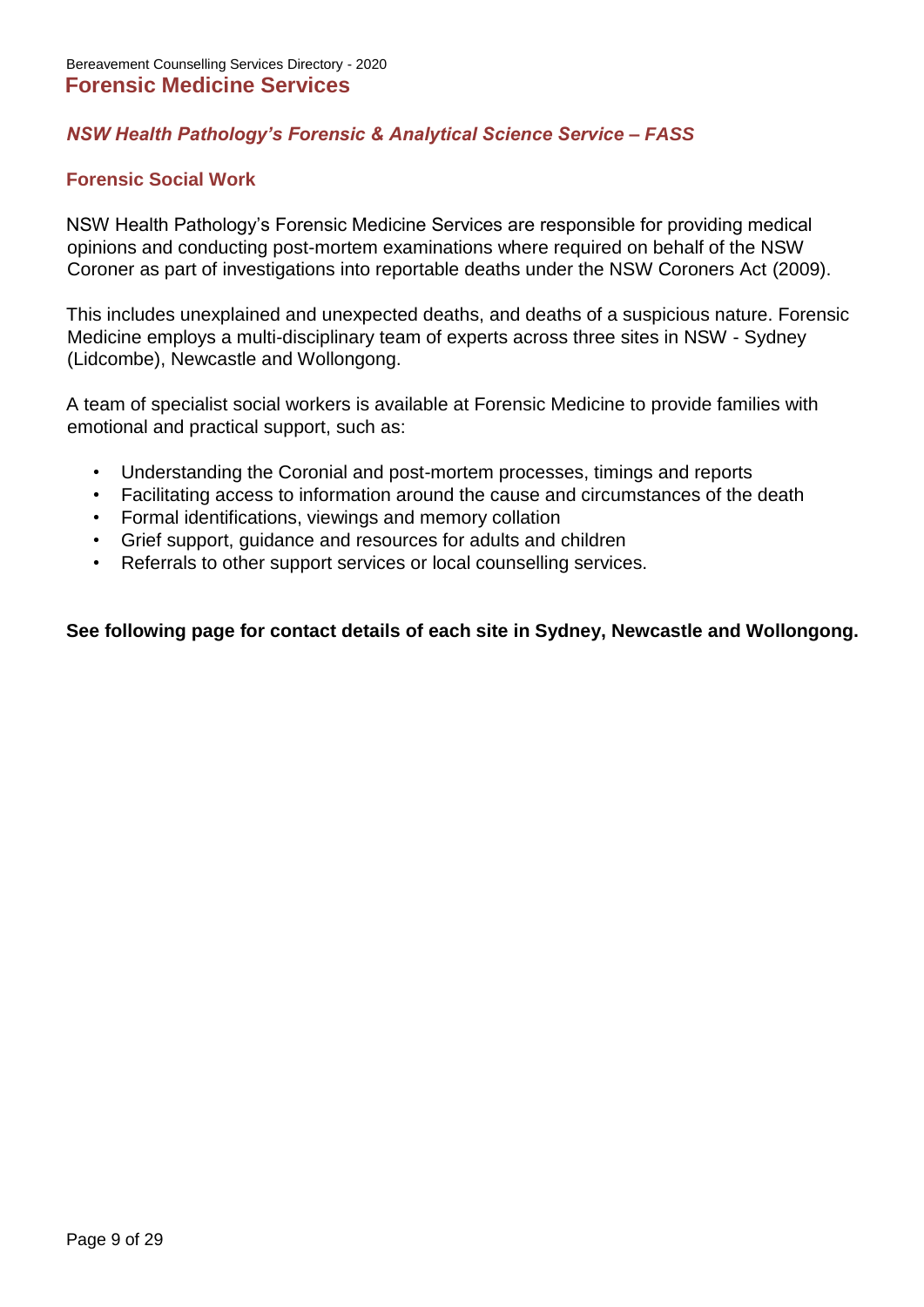[www.pathology.health.nsw.gov.au](http://www.pathology.health.nsw.gov.au/)

### **Forensic Medicine and Coroners Court Complex – Sydney**

| <b>Address:</b> | 1A Main Avenue<br>Lidcombe, NSW 2141<br>(cnr Main Ave & Joseph St) |
|-----------------|--------------------------------------------------------------------|
| <b>Phone:</b>   | (02) 9563 9000 (24 hours)                                          |
| <b>Email</b>    | NSWPATH-FASSDOFMSYDNSocialWork@health.nsw.gov.au                   |

### **Forensic Medicine - Newcastle**

| <b>Address:</b> | John Hunter Hospital Complex<br>Rosella Close<br>New Lambton Heights 2305                                                  |
|-----------------|----------------------------------------------------------------------------------------------------------------------------|
| <b>Phone:</b>   | 4935 9700 (8:30 - 4:30pm weekdays)<br>4921 3000 (1pm – 5pm weekends) ask to speak with Forensic Medicine Social<br>Worker. |
| <b>Email</b>    | NSWPATH-FASSNewForensicCounselling@health.nsw.gov.au                                                                       |

### **Forensic Medicine - Wollongong**

| Address:                     | <b>Wollongong Hospital</b><br><b>Loftus Street</b><br>Wollongong 2500                                                                                                                                                |  |  |
|------------------------------|----------------------------------------------------------------------------------------------------------------------------------------------------------------------------------------------------------------------|--|--|
| Phone:                       | 4253 4501 8am – 4:30pm Monday-Friday, ask to speak with Forensic Medicine<br>Social Worker<br>4222 5466 (Weekends) ask to speak with on-call social worker                                                           |  |  |
| <b>Email</b>                 | SESLHD-ForensicCounselling@health.nsw.gov.au                                                                                                                                                                         |  |  |
| <b>Region covered:</b>       | Statewide - NSW                                                                                                                                                                                                      |  |  |
| <b>Eligibility criteria:</b> | Bereaved family and friends of someone whose death is reported to the<br>Coroner in NSW and admitted or referred for triaging to Forensic Medicine<br>Services at either Sydney (Lidcombe), Newcastle or Wollongong. |  |  |
| <b>Referral process:</b>     | Self referral, NSW Police, Coroner/local court or local hospital.                                                                                                                                                    |  |  |
| Interpreters:                | Telephone interpreter available.                                                                                                                                                                                     |  |  |
| <b>Hours of operation</b>    | 8:30 - 4:30 Monday – Friday. Limited out-of-hours service available. See<br>individual contact details above.                                                                                                        |  |  |
| <b>Cost</b>                  | Nil for all services                                                                                                                                                                                                 |  |  |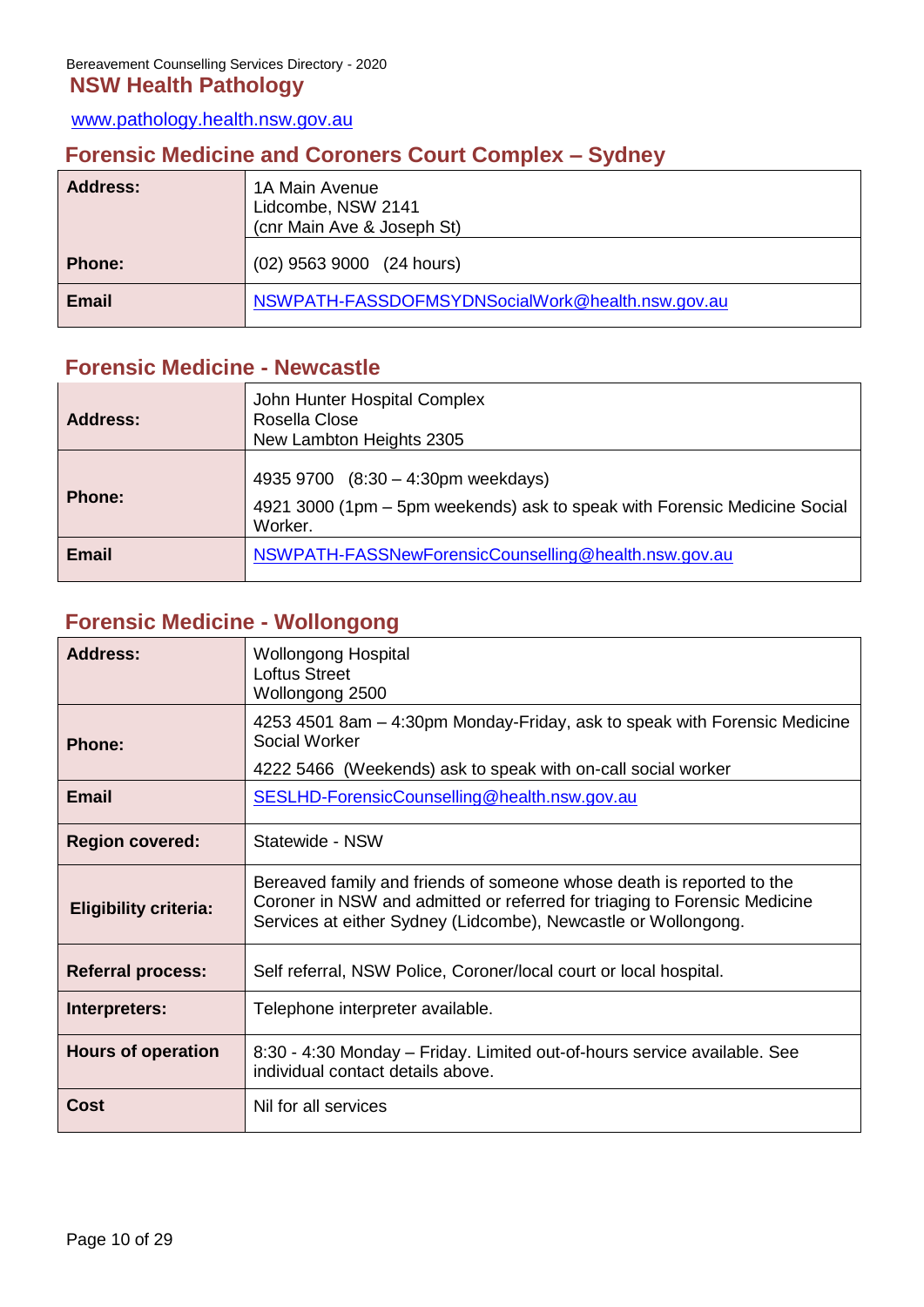|                                     | The Support After Suicide Program (SASP) a monthly support group, a<br>$\bullet$<br>newsletter and access to on-going counsellor support in Wollongong and<br>Sydney.                   |
|-------------------------------------|-----------------------------------------------------------------------------------------------------------------------------------------------------------------------------------------|
| <b>Other services</b><br>available: | Telephone information, support and advocacy in forensic and coronial<br>٠<br>processes.                                                                                                 |
|                                     | Support and resources regarding grief for adults and children.<br>Disaster victim response/identification support for families<br>$\bullet$<br>Training and education to professionals. |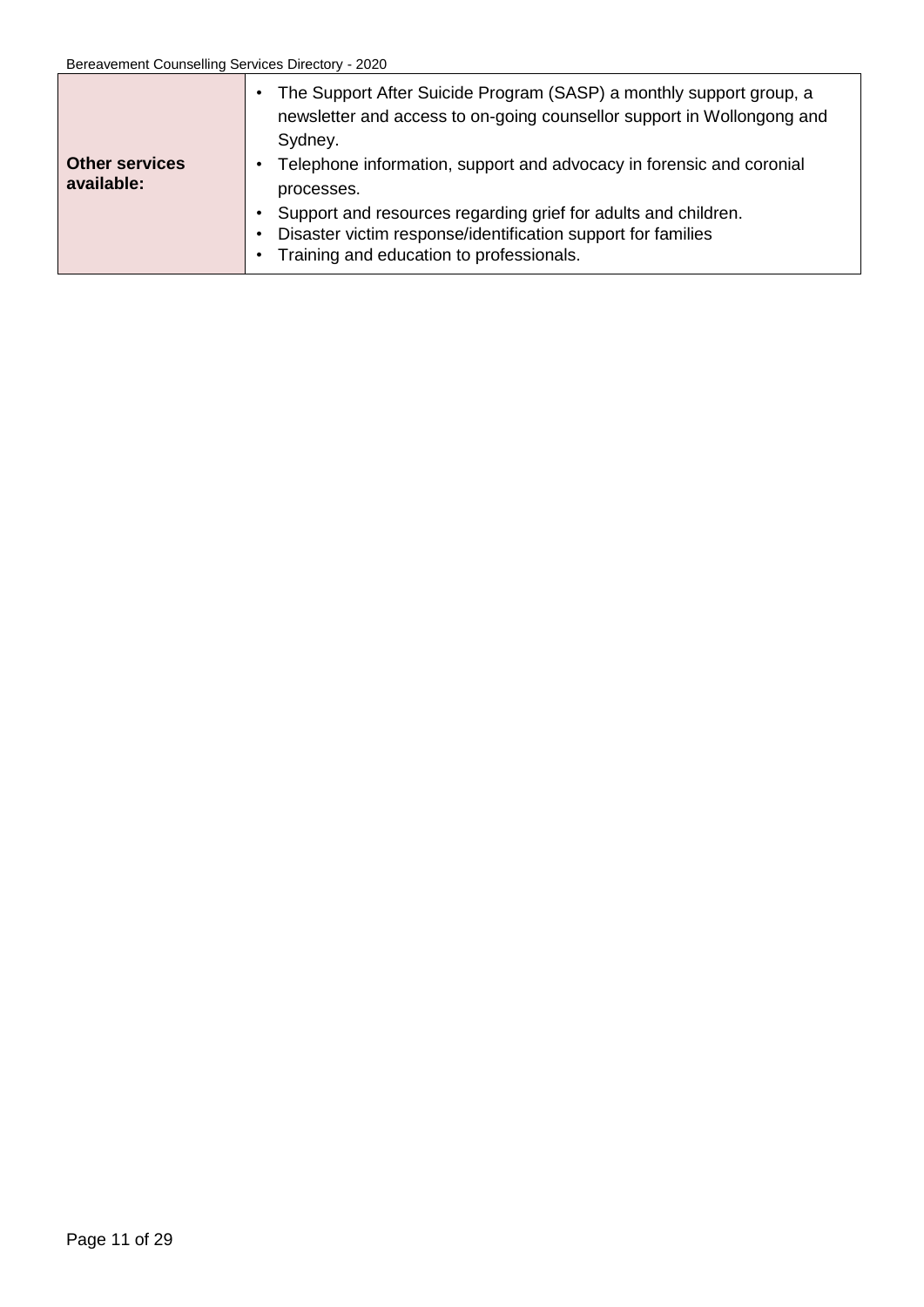### **HammondCare / Northern Sydney Local Health District, Palliative Care Bereavement Service**

| Address:                  | <b>Greenwich Hospital</b><br>97-115 River Road<br>Greenwich 2065                                                                                                                                                   |
|---------------------------|--------------------------------------------------------------------------------------------------------------------------------------------------------------------------------------------------------------------|
| <b>Phone:</b><br>Email:   | 1800 427 255<br>bereavement@hammond.com.au                                                                                                                                                                         |
| <b>Counselling Centre</b> | Receives referrals for:<br>Greenwich Hornsby, Mona Vale, Neringah, North Shore, Ryde, Hospitals<br>In circumstances where there are exceptional access issues counselling may<br>be provided at the client's home. |
| <b>Region Covered</b>     | Northern Sydney Local Health District, including Ryde, Hunters Hill, North<br>Sydney, Mosman, Willoughby, Warringah and Pittwater                                                                                  |
| <b>Areas Excluded</b>     | <b>Outside Northern Sydney Local Health District</b>                                                                                                                                                               |

| <b>Eligibility Criteria</b>                    | Family and friends of someone who died at a HammondCare hospital or<br>$\bullet$<br>was known to a HammondCare palliative care team<br>Bereaved family and friends of someone who was known to another<br>$\bullet$<br>publically funded Palliative Care Service in the Northern Sydney Local<br><b>Health District</b> |
|------------------------------------------------|-------------------------------------------------------------------------------------------------------------------------------------------------------------------------------------------------------------------------------------------------------------------------------------------------------------------------|
| <b>Type of Counselling</b><br><b>Available</b> | Individuals<br>$\bullet$<br>Couples<br>٠<br><b>Families</b><br>$\bullet$<br><b>Young People</b>                                                                                                                                                                                                                         |
| <b>Referral Process</b>                        | Self-referral preferred.<br>Professional referral form available.                                                                                                                                                                                                                                                       |

| <b>Interpreters</b>       | Yes                           |  | <b>Cost</b> | Nil |
|---------------------------|-------------------------------|--|-------------|-----|
|                           |                               |  |             |     |
| <b>Hours of Operation</b> | 8:30 – 5:00pm Monday - Friday |  |             |     |

| <b>Other Services</b><br><b>Available</b> | Education<br>Training<br>Consultation to the general public and other Health Professionals |
|-------------------------------------------|--------------------------------------------------------------------------------------------|
|-------------------------------------------|--------------------------------------------------------------------------------------------|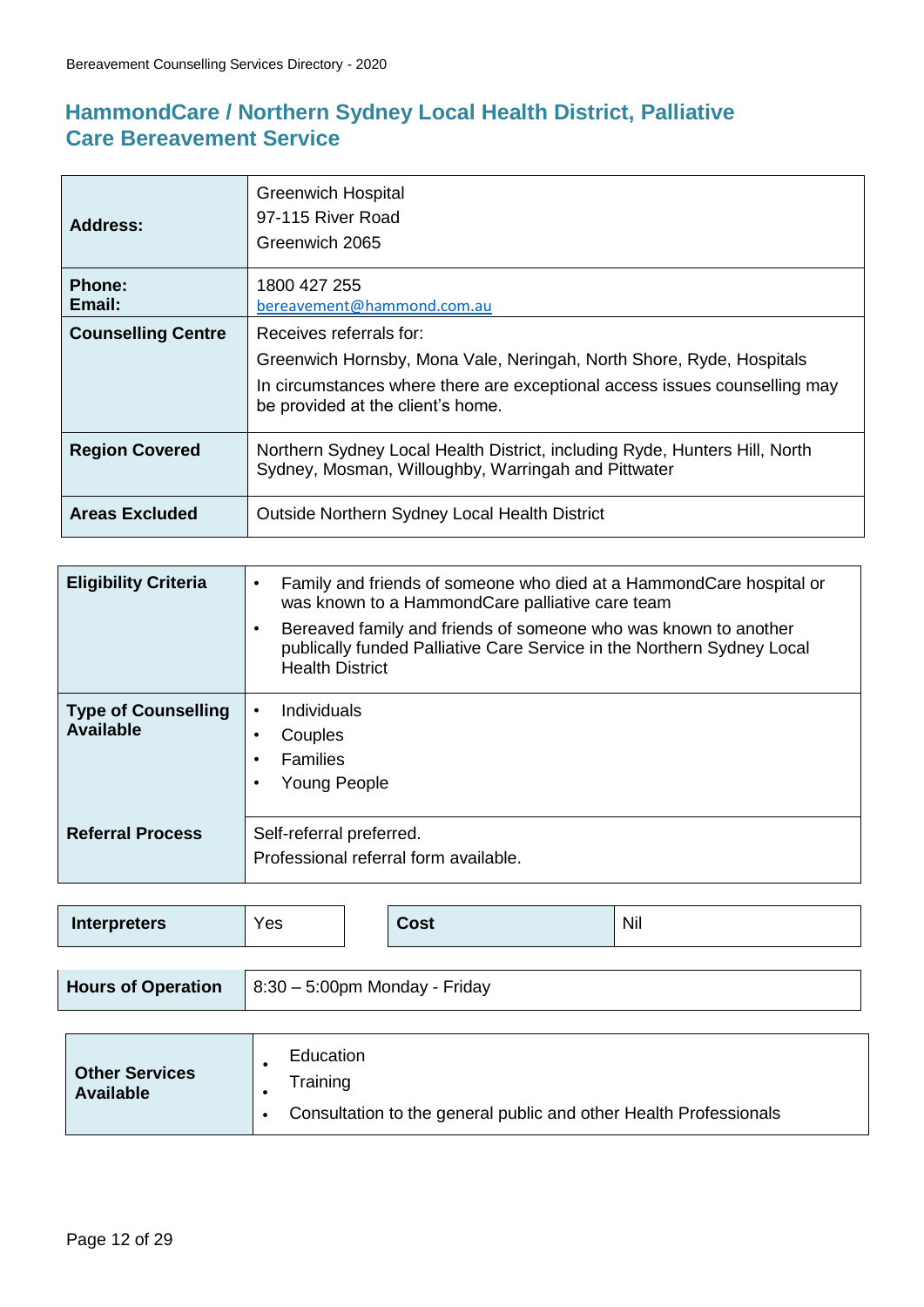## **Calvary Bereavement Counselling Service**

| <b>Address:</b>                               | PO Box 261, Kogarah, NSW 1485                                                                                                                    |  |  |  |
|-----------------------------------------------|--------------------------------------------------------------------------------------------------------------------------------------------------|--|--|--|
| <b>Phone:</b>                                 | 02 9553 3025                                                                                                                                     |  |  |  |
| <b>Counselling Centre</b><br><b>Address/s</b> | 52 Ercildoune Avenue<br>Kogarah<br>In case of exceptional access issues counselling can also be provided at the<br>client's home.                |  |  |  |
| <b>Region Covered</b>                         | Local Government Areas of Georges River, Bayside and Sutherland.                                                                                 |  |  |  |
| <b>Areas Excluded</b>                         | <b>Belmore</b><br><b>Clemton Park</b><br>Earlwood<br>Padstow<br>Padstow Heights<br>Revesby<br><b>Roselands</b><br>Turrella<br><b>Wolli Creek</b> |  |  |  |

| <b>Eligibility Criteria</b>                    |                                                                                                                                   | • Bereaved people aged 18 years and older (or who have left school) |
|------------------------------------------------|-----------------------------------------------------------------------------------------------------------------------------------|---------------------------------------------------------------------|
| <b>Type of Counselling</b><br><b>Available</b> | Individuals<br>$\bullet$<br>Couples<br>Families<br>$\bullet$                                                                      |                                                                     |
| <b>Referral Process</b>                        | Self-referral preferred but not essential.                                                                                        |                                                                     |
| <b>Interpreters</b>                            | <b>Cost</b><br>Yes                                                                                                                | Nil                                                                 |
| <b>Hours of Operation</b>                      | $8:30 - 5:00$ pm Monday - Friday                                                                                                  | (extensions can be negotiated on occasion)                          |
| <b>Other Services</b><br><b>Available</b>      | Education<br>$\bullet$<br>Training<br>٠<br>Lending library<br>$\bullet$<br>Bereavement Walking Group, Support Groups<br>$\bullet$ | Consultation to the general public and other Health Professionals   |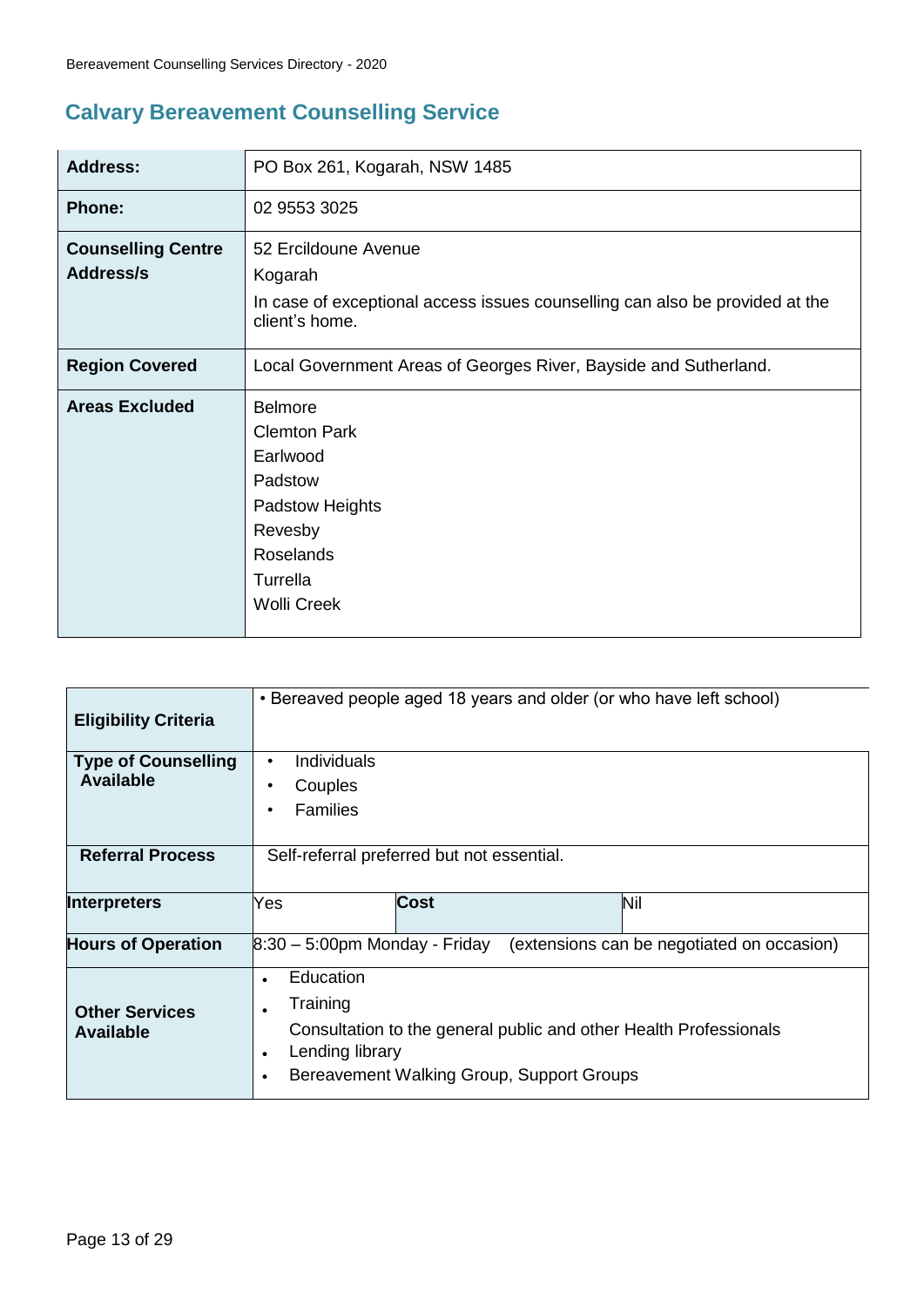## **Kid's Cancer Centre Bereavement Service – Sydney Children's Hospital**

| <b>Address:</b>           | <b>Sydney Children's Hospital</b><br><b>High Street</b><br>Randwick 2031 |  |  |  |  |
|---------------------------|--------------------------------------------------------------------------|--|--|--|--|
| <b>Phone:</b>             | (02) 9382 1726                                                           |  |  |  |  |
| <b>Counselling Centre</b> | Service delivery - primarily via home visit                              |  |  |  |  |
| Address/s                 |                                                                          |  |  |  |  |
| <b>Region Covered</b>     | South East Sydney,                                                       |  |  |  |  |
|                           | Illawarra region,                                                        |  |  |  |  |
|                           | ACT,                                                                     |  |  |  |  |
|                           | North Coast, NSW and some<br>North Western regions                       |  |  |  |  |

| <b>Eligibility Criteria</b>                    | Families of those children treated for cancer/blood disorders at Sydney<br>Children's Hospital.<br>Please see Page 6 of this Directory for additional Bereavement services<br>offered through Sydney Children's Hospital. |
|------------------------------------------------|---------------------------------------------------------------------------------------------------------------------------------------------------------------------------------------------------------------------------|
| <b>Type of Counselling</b><br><b>Available</b> | Individuals<br>$\bullet$<br>Couples<br><b>Families</b><br>٠<br>Child<br><b>Young Persons</b>                                                                                                                              |
| <b>Referral Process</b>                        | The Treating Team / Self-referral                                                                                                                                                                                         |

| <b>Interpreters</b>       | Nil      | <b>Cost</b> | Free |
|---------------------------|----------|-------------|------|
|                           |          |             |      |
| <b>Hours of Operation</b> | Flexible |             |      |

| <b>Other Services</b><br><b>Available</b> | Education<br>Consultation to the general public and other Health Professionals •<br>Palliative support and counselling |
|-------------------------------------------|------------------------------------------------------------------------------------------------------------------------|
|                                           |                                                                                                                        |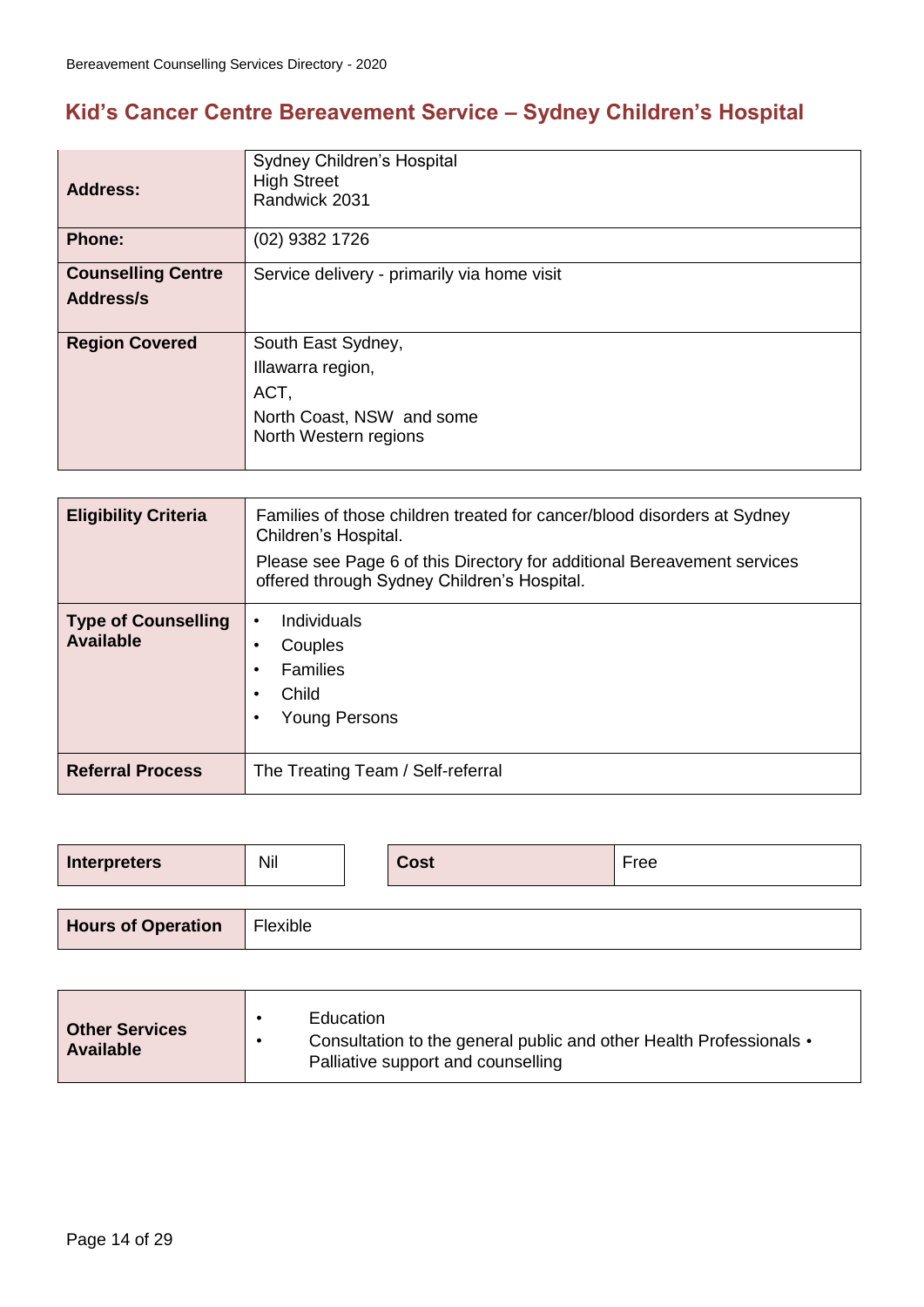### **Westmead Children's Hospital, Bereavement Support Service, Department of Pain Medicine & Palliative Care**

| <b>Address:</b>                        | Social Work Department                                                                        |
|----------------------------------------|-----------------------------------------------------------------------------------------------|
| <b>Phone:</b>                          | schn-chw-socialwork@health.nsw.gov.au<br>02 9845 2641                                         |
| <b>Counselling Centre</b><br>Address/s | Children's Hospital at Westmead<br>Hawkesbury Road<br>Westmead                                |
| <b>Region Covered</b>                  | Counselling available to any family of a child known to the Palliative Care<br>service at CHW |

| <b>Eligibility Criteria</b>                    | Bereaved parents, siblings, grandparents of children who have died<br>(child must have been a patient of the Palliative Care Service) |
|------------------------------------------------|---------------------------------------------------------------------------------------------------------------------------------------|
| <b>Type of Counselling</b><br><b>Available</b> | Individual<br>$\bullet$<br>Child<br>٠<br>Group<br>$\bullet$<br>Telephone<br>$\bullet$<br>Home visits are available                    |
| <b>Referral Process</b>                        | Self-referral preferred but referrals also accepted from professionals.                                                               |

| <b>Interpreters</b>       | Yes                     |  | <b>Cost</b> | Nil |  |
|---------------------------|-------------------------|--|-------------|-----|--|
|                           |                         |  |             |     |  |
| <b>Hours of Operation</b> | 8:00-5:00 Monday-Friday |  |             |     |  |
|                           |                         |  |             |     |  |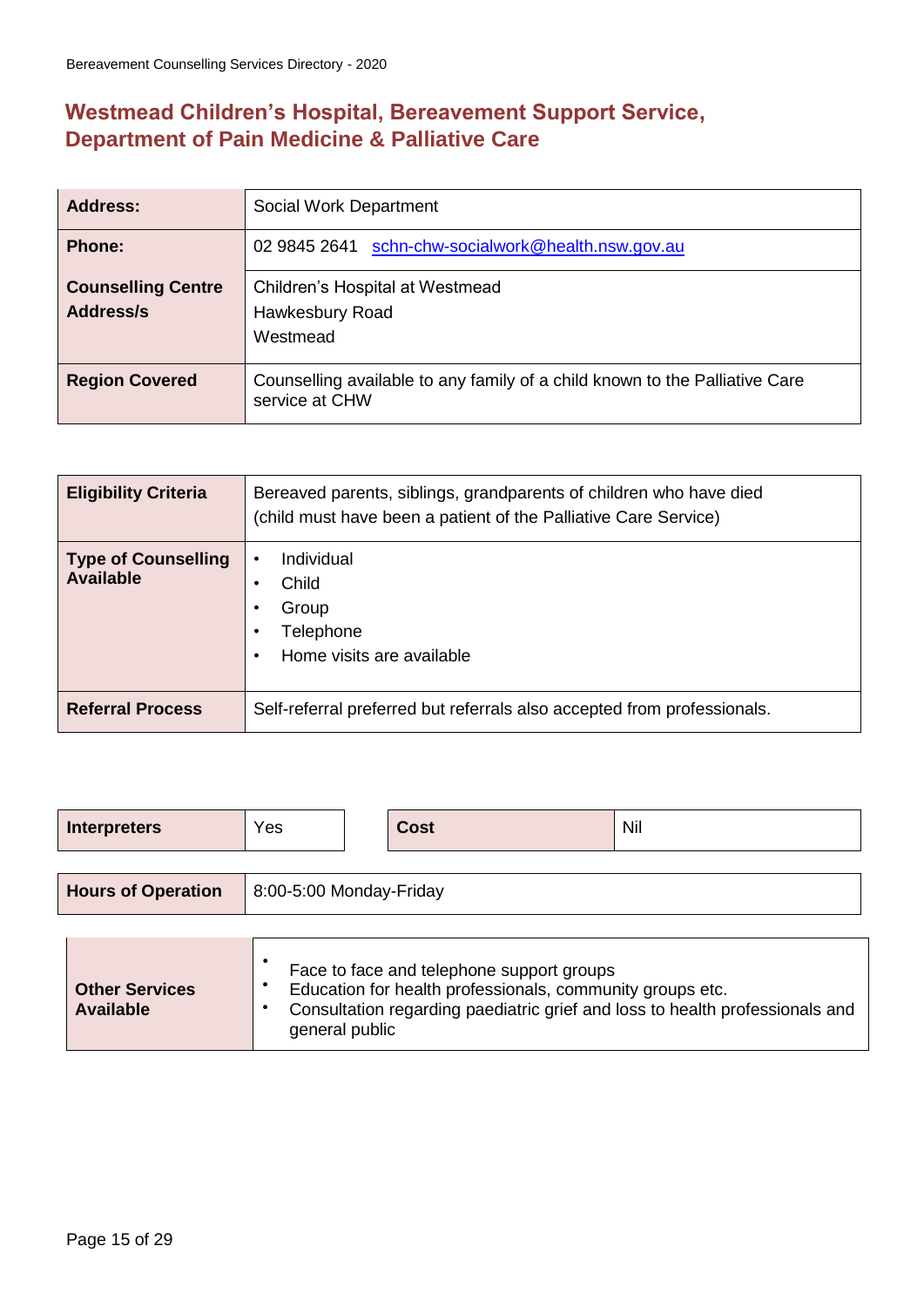### **HammondCare / South West Sydney Local Health District, Palliative Care Bereavement Service**

| Address:                               | Locked Bag 82<br><b>Wetherill Park 2164</b>                                                                                                                                                                                                                        |
|----------------------------------------|--------------------------------------------------------------------------------------------------------------------------------------------------------------------------------------------------------------------------------------------------------------------|
| <b>Phone:</b>                          | Ph.: (02) 9756 8878<br>Fax: (02) 9756 8857                                                                                                                                                                                                                         |
| <b>Counselling Centre</b><br>Address/s | Braeside Hospital,<br>340 Prairievale Road,<br>Prairiewood 2164<br>In case of access issues counselling can also be provided in a SWS Local<br>Health District Community Health Centre closer to the bereaved, or, in<br>exceptional circumstances, at their home. |
| <b>Region Covered</b>                  | SWS Local Health District, Liverpool, Bankstown, Campbelltown, Fairfield                                                                                                                                                                                           |
| <b>Areas Excluded</b>                  | Anywhere outside SWS Local Health District                                                                                                                                                                                                                         |

| <b>Eligibility Criteria</b>                    | Family and friends of anyone who was registered with the SWS Local<br>$\bullet$<br>Health District Palliative Care Service and died at home, in a hospital or a<br>nursing home.<br>Bereaved family and friends of anyone who died in another Palliative Care<br>$\bullet$<br>Service but lives within SWS Local Health District. |
|------------------------------------------------|-----------------------------------------------------------------------------------------------------------------------------------------------------------------------------------------------------------------------------------------------------------------------------------------------------------------------------------|
| <b>Type of Counselling</b><br><b>Available</b> | Individuals<br>$\bullet$<br>Couples<br>٠<br><b>Families</b><br>$\bullet$<br><b>Adults/Older Adults</b><br>$\bullet$<br>Young people (16-25)<br>$\bullet$<br>No time limit<br>$\bullet$                                                                                                                                            |
| <b>Referral Process</b>                        | Self-referral preferred but health worker referral with client's consent would be<br>considered.                                                                                                                                                                                                                                  |

| <b>Interpreters</b>       | Yes | <b>Cost</b>                           | Nil |
|---------------------------|-----|---------------------------------------|-----|
|                           |     |                                       |     |
| <b>Houre of Operation</b> |     | 1.9:00 - 5:30 Monday Tuesday Thursday |     |

| $\frac{1}{2}$ Hours of Operation $\frac{1}{2}$ 3.00 – 3.30 monday, ruesday, rilaisuay |
|---------------------------------------------------------------------------------------|
|                                                                                       |

|                                           | Education/Training/                                                                |
|-------------------------------------------|------------------------------------------------------------------------------------|
| <b>Other Services</b><br><b>Available</b> | Consultation to health workers, community organisations and the general<br>public. |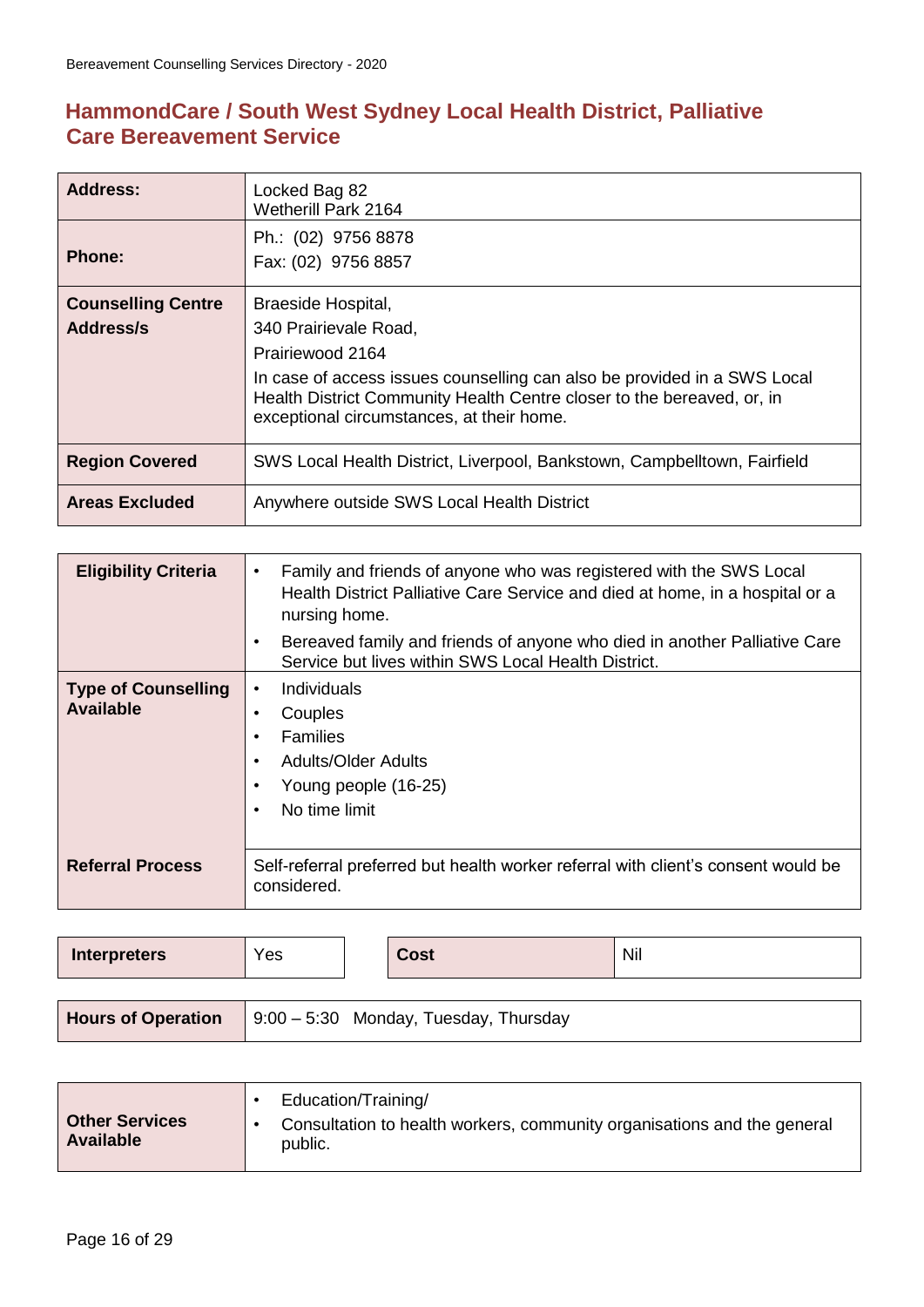### **Western Sydney Local Health District Bereavement Service – Supportive and Palliative Care**

| <b>Address:</b>                        | c/o Mt Druitt Supportive and Palliative Care Unit<br>75 Railway Street<br>Mt Druitt 2770                                                                                                                 |
|----------------------------------------|----------------------------------------------------------------------------------------------------------------------------------------------------------------------------------------------------------|
| <b>Phone:</b>                          | $(02)$ 98811723                                                                                                                                                                                          |
| Email:                                 | Kristin.bindley@health.nsw.gov.au                                                                                                                                                                        |
| <b>Counselling Centre</b><br>Address/s | Several locations including:<br>Mt Druitt Supportive and Palliative Care Unit,<br>75 Railway Street<br>Mt Druitt NSW 2770<br><b>Westmead Hospital</b><br>Hawkesbury and Darcy Roads<br>Westmead NSW 2145 |
| <b>Region Covered</b>                  | Western Sydney Local Health District [including Baulkham Hills, Blacktown,<br><b>Cumberland &amp; Parramatta Local Government Areasl</b>                                                                 |

| <b>Eligibility Criteria</b>                    | Bereaved family and friends of someone who was known to the Supportive<br>Palliative Care Service in Western Sydney Local Health District and/or Silver<br>Chain Community-based Palliative Care.<br>Bereaved family & friends of someone who was known to another Palliative<br>Care Service, who live within Western Sydney Local Health District<br>Bereaved family & friends of someone who was known to another Palliative<br>Care Service, who live within Western Sydney Local Health District |
|------------------------------------------------|-------------------------------------------------------------------------------------------------------------------------------------------------------------------------------------------------------------------------------------------------------------------------------------------------------------------------------------------------------------------------------------------------------------------------------------------------------------------------------------------------------|
| <b>Type of Counselling</b><br><b>Available</b> | Individual<br>$\bullet$<br>Face-to-face or telephone                                                                                                                                                                                                                                                                                                                                                                                                                                                  |
| <b>Referral Process</b>                        | Self-referral preferred.                                                                                                                                                                                                                                                                                                                                                                                                                                                                              |

| <b>Interpreters</b>       | Yes                               |  | <b>Cost</b> | Nil |
|---------------------------|-----------------------------------|--|-------------|-----|
|                           |                                   |  |             |     |
| <b>Hours of Operation</b> | 8:00 am-5:00pm, Monday to Friday. |  |             |     |
|                           |                                   |  |             |     |

| <b>Other Services</b><br><b>Available</b> | Education/training                                          |  |
|-------------------------------------------|-------------------------------------------------------------|--|
|                                           | Consultation to health professionals and the general public |  |
|                                           | Bereavement support groups                                  |  |
|                                           | <b>Memorial services</b>                                    |  |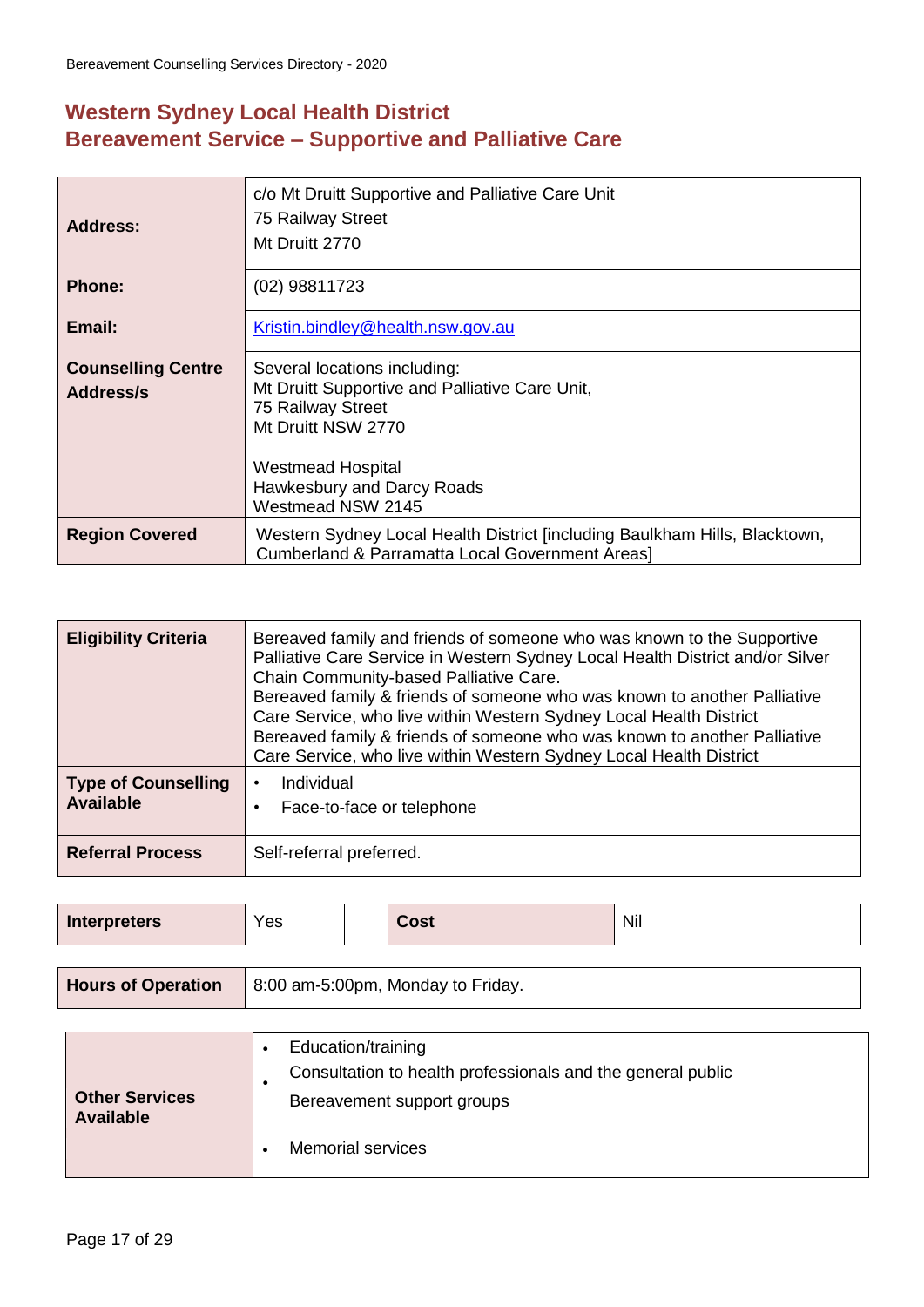#### Bereavement Counselling Services Directory - 2020

#### **Grief Care at Catholic Cemeteries**

| <b>Address:</b>                        | <b>Barnet Avenue</b><br>Rookwood, NSW 2141<br>PO Box 10 Lidcombe, NSW 1825                                         |
|----------------------------------------|--------------------------------------------------------------------------------------------------------------------|
| <b>Phone:</b>                          | $(02)$ 9646 6908<br>care@griefcare.com.au or<br>www.catholiccemeteries.com.au<br>Facebook: LivingBereavement       |
| <b>Counselling Centre</b><br>Address/s | Catholic Cemeteries & Crematoria Office<br><b>Barnet Avenue</b><br>Rookwood                                        |
| <b>Region Covered</b>                  | Sydney Metropolitan Area & Greater Western Sydney Region & service to<br>bereaved home and community organisations |

| <b>Eligibility Criteria</b>                    | Bereaved adults/children/communities<br>$\bullet$                                                                        |
|------------------------------------------------|--------------------------------------------------------------------------------------------------------------------------|
| <b>Type of Counselling</b><br><b>Available</b> | <b>Individuals</b><br>٠<br>Couples<br>٠<br>Families<br>٠<br><b>Parishes</b><br>٠<br>Schools and communities<br>$\bullet$ |
| <b>Referral Process</b>                        | Self or Community Referral                                                                                               |

| <b>Interpreters</b>       | Can be arranged              |  | <b>Cost</b> | Nil |
|---------------------------|------------------------------|--|-------------|-----|
|                           |                              |  |             |     |
| <b>Hours of Operation</b> | Flexible and can be arranged |  |             |     |

| Face to face and telephone<br>$\bullet$                                                                 |
|---------------------------------------------------------------------------------------------------------|
| Formation                                                                                               |
| Education/ Resources/ Training / Consultation to community groups                                       |
| <b>Funeral Directors/</b>                                                                               |
| Individual & Community Spiritual Direction                                                              |
| Referral & Consultation to parish/church/religious groups/community<br>organisations and general public |
| <b>Volunteer Support Bereavement Groups</b>                                                             |
| <b>Bereavement Retreats/Memorials</b>                                                                   |
| <b>Suicide Bereaved Support</b>                                                                         |
| Remembrance Services (non-denominational)                                                               |
|                                                                                                         |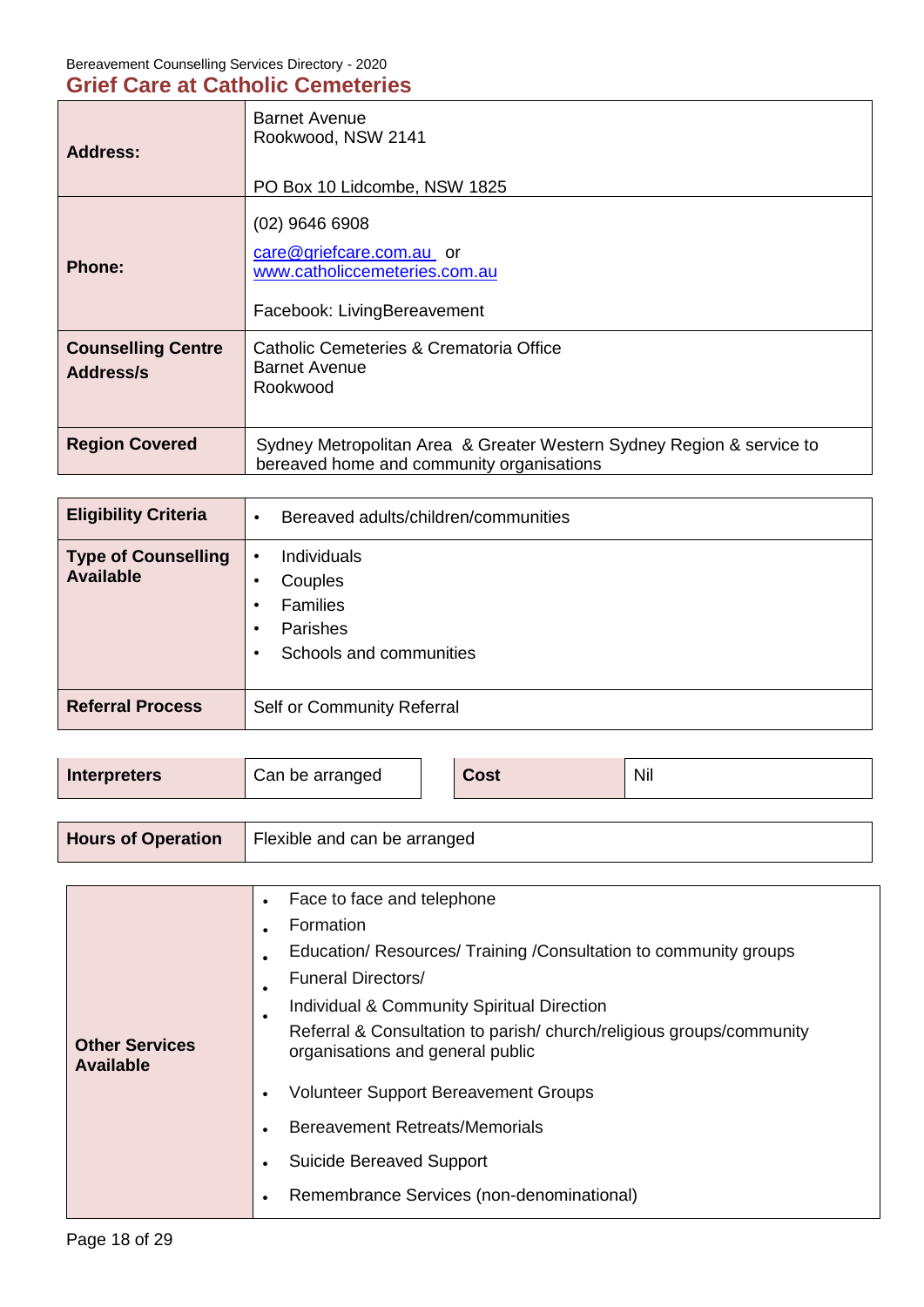### **Central Coast Palliative Care Bereavement Service**

| <b>Address:</b>           | PO Box 6088<br>Long Jetty<br><b>NSW, 2261</b>                                                                                                                                        |
|---------------------------|--------------------------------------------------------------------------------------------------------------------------------------------------------------------------------------|
| <b>Phone:</b>             | $(02)$ 4336 7777                                                                                                                                                                     |
| <b>Counselling Centre</b> | Palliative Care Building,                                                                                                                                                            |
| Address/s                 | behind Long Jetty Hospital                                                                                                                                                           |
|                           | Site 64 Wyong Road                                                                                                                                                                   |
|                           | Killarney Vale, NSW                                                                                                                                                                  |
|                           | In case of exceptional access issues counselling can also be provided at the<br>client's home.                                                                                       |
| <b>Region Covered</b>     | Central Coast Region: from the northern side of the Hawkesbury River.<br>Covering: Gosford, Pearl Beach, Woy Woy, Box Head, The Entrance, Wyong,<br>Summerland Point, Lake Munmorah. |
| <b>Areas Excluded</b>     | Wyee, Morisset, Swansea, Catherine Hill Bay.                                                                                                                                         |

| <b>Eligibility Criteria</b>                    | Family and friends of someone who died through the Central Coast<br>$\bullet$<br>Palliative Care. (including children and young people aged 5 yrs and<br>older). |  |  |  |  |
|------------------------------------------------|------------------------------------------------------------------------------------------------------------------------------------------------------------------|--|--|--|--|
|                                                | Bereaved adults living in the area                                                                                                                               |  |  |  |  |
|                                                | Bereaved adults living outside, but the deceased died within the area.                                                                                           |  |  |  |  |
|                                                | Counselling available regardless of the cause of death.                                                                                                          |  |  |  |  |
| <b>Type of Counselling</b><br><b>Available</b> | <b>Individuals</b><br>Couples                                                                                                                                    |  |  |  |  |
|                                                | <b>Families</b>                                                                                                                                                  |  |  |  |  |
|                                                | Child                                                                                                                                                            |  |  |  |  |
|                                                | Young Person                                                                                                                                                     |  |  |  |  |
| <b>Referral Process</b>                        | Self-referral or through our follow-up process for Bereaved of someone who<br>$\bullet$<br>died in Palliative Care.                                              |  |  |  |  |
|                                                | GP Referral for any death occurring outside of Palliative Care.<br>$\bullet$                                                                                     |  |  |  |  |

| <b>Interpreters</b>       | Yes                                |  | <b>Cost</b> | Nil |
|---------------------------|------------------------------------|--|-------------|-----|
|                           |                                    |  |             |     |
| <b>Hours of Operation</b> | $9:00 - 5:00$ pm Monday to Friday. |  |             |     |
|                           |                                    |  |             |     |
| $\rightarrow$             | Education groups                   |  |             |     |

| <b>Other Services</b><br><b>Available</b> | Education groups |
|-------------------------------------------|------------------|
|-------------------------------------------|------------------|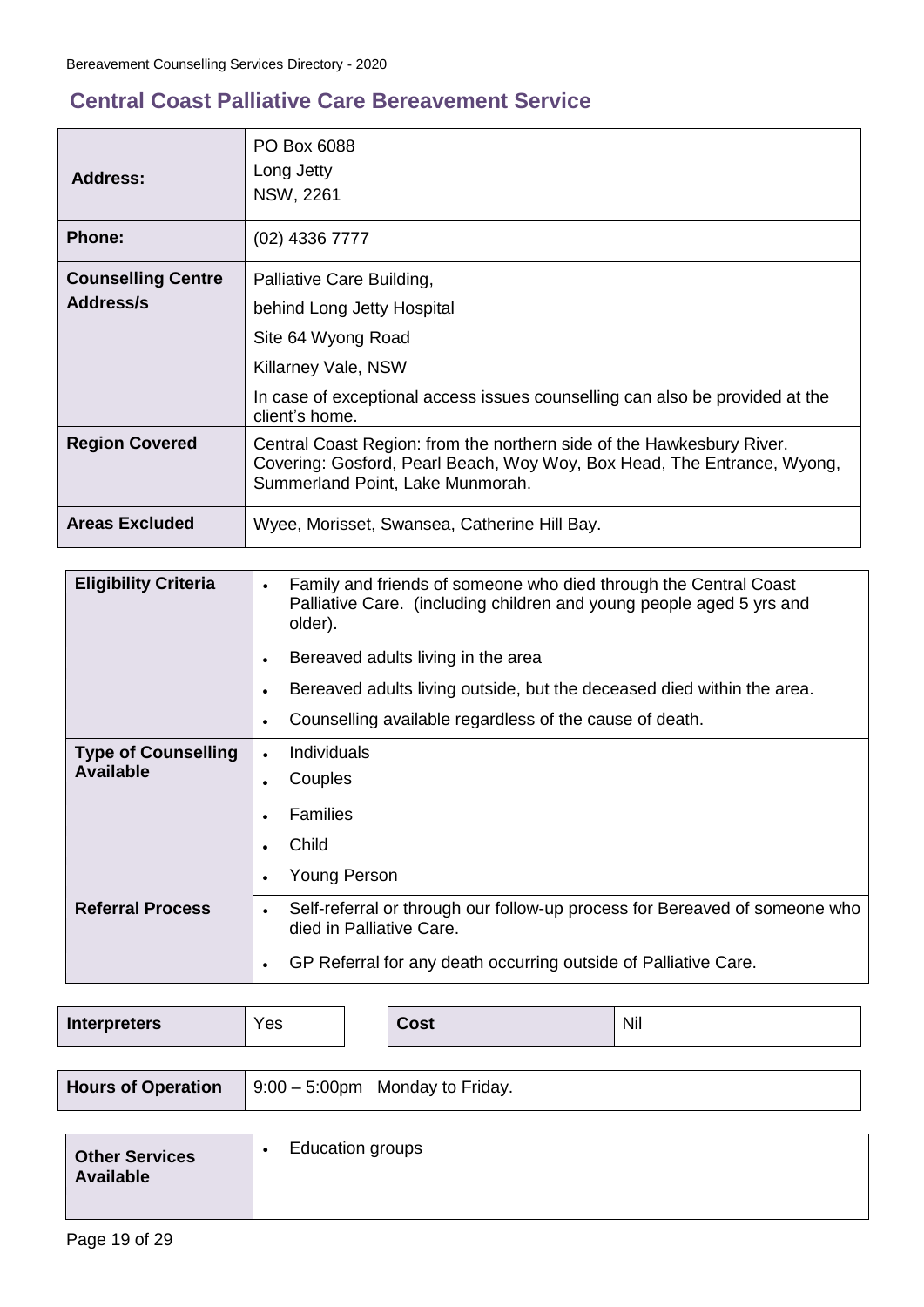### **Southern Highlands Bereavement Care Service**

| <b>Address:</b>                               | PO Box 268,<br>Bowral,<br><b>NSW, 2576</b>                                             |
|-----------------------------------------------|----------------------------------------------------------------------------------------|
| <b>Phone:</b>                                 | (02) 4862 1701                                                                         |
| Email:                                        | info@shbcs.org.au                                                                      |
| <b>Counselling Centre</b><br><b>Address/s</b> | Old Cottage Hospital Building.<br>Bowral Hospital.<br><b>BOWRAL</b><br><b>NSW 2576</b> |
| <b>Region Covered</b>                         | Wingecarribee and Wollondilly Shires                                                   |

| <b>Eligibility Criteria</b>                    | Individuals and families who have experienced a loss or bereavement<br>$\bullet$<br>Individuals who are in the terminal phase of illness, and their families<br>$\bullet$                                                        |
|------------------------------------------------|----------------------------------------------------------------------------------------------------------------------------------------------------------------------------------------------------------------------------------|
| <b>Type of Counselling</b><br><b>Available</b> | <b>Individuals</b><br>$\bullet$<br>Couples<br>٠<br><b>Families</b><br>٠<br>Child<br>٠<br><b>Young Person</b><br>٠<br>Counselling is usually provided at our office but may be provided at the<br>٠<br>client's home or by phone. |
| <b>Referral Process</b>                        | Self-referral preferred (GP or Community and Allied Health professionals are<br>also accepted).                                                                                                                                  |

| <b>NIL</b><br><b>Interpreters</b> |  | <b>Cost</b> | Sliding scale of contribution<br>suggested. The service can<br>be a free service where there<br>is a need |
|-----------------------------------|--|-------------|-----------------------------------------------------------------------------------------------------------|
|-----------------------------------|--|-------------|-----------------------------------------------------------------------------------------------------------|

| <b>Hours of Operation</b> | 9:00 to 5:00 Monday, Tuesday, Wednesday. After hours may be available on<br>request. |
|---------------------------|--------------------------------------------------------------------------------------|
|                           |                                                                                      |

| <b>Other Services</b> | Education<br>Training<br>Consultation to the general public and other Health Professionals<br>Lending library |
|-----------------------|---------------------------------------------------------------------------------------------------------------|
| <b>Available</b>      | Group debriefing<br>Youth Grief book<br>Seasons for Growth workshops for primary & secondary students         |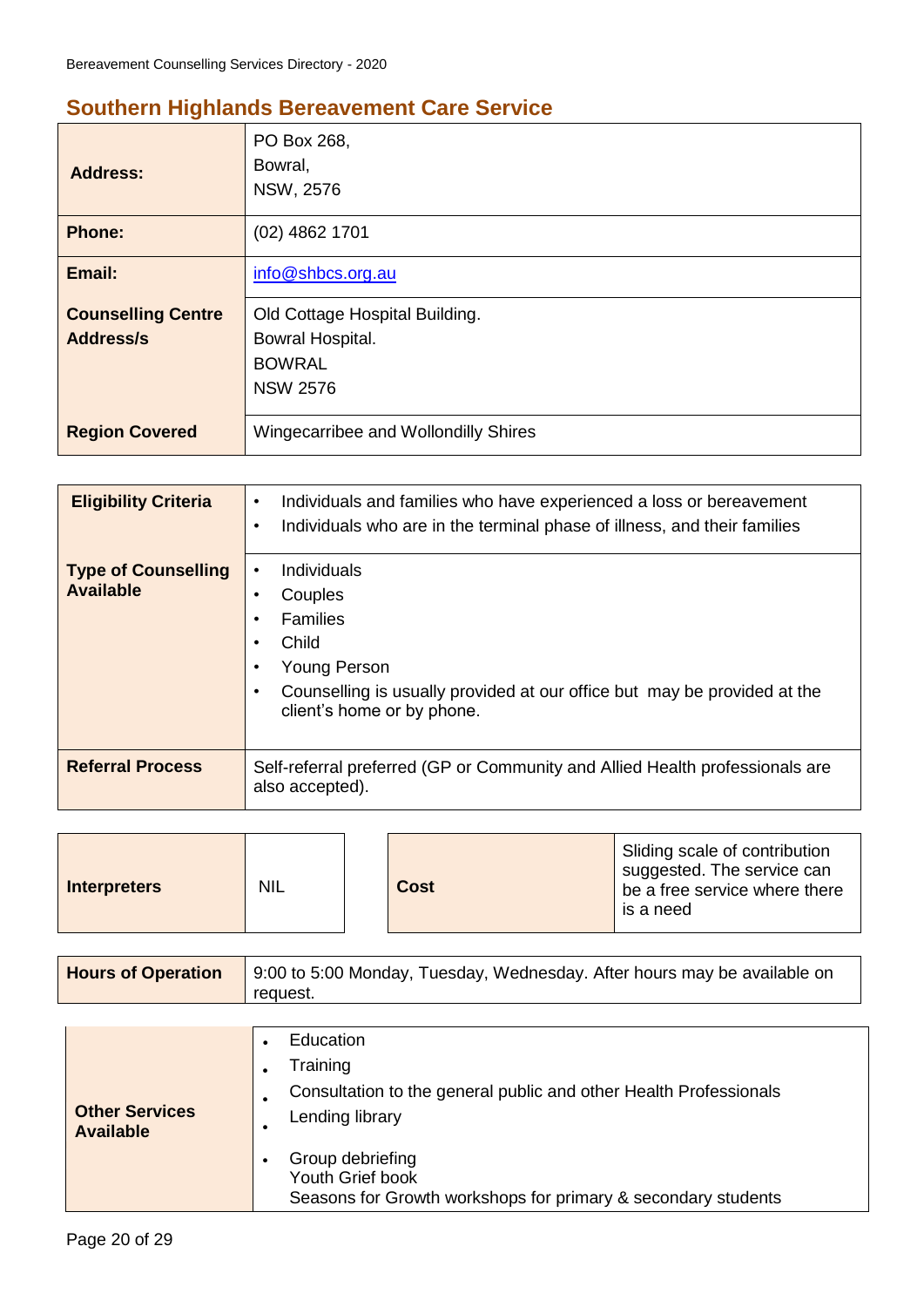### **Armidale Counselling Therapy and Psychological Services New England Centre for Loss and Grief**

| <b>Address:</b>                        | 218 Rusden Street<br>Armidale NSW, 2350                |  |  |
|----------------------------------------|--------------------------------------------------------|--|--|
| <b>Phone:</b>                          | $(02)$ 67 72 3366<br>Mobile: 0410 934 172              |  |  |
| <b>Counselling Centre</b><br>Address/s | 218 Rusden Street<br>Armidale NSW, 2350                |  |  |
| <b>Region Covered</b>                  | Armidale, Uralla, Guyra, Inverell, Glen Innes, Walcha. |  |  |
| <b>Areas Excluded</b>                  | Areas beyond 1.5 hours travel time                     |  |  |

| <b>Eligibility Criteria</b>                    | The experience of significant loss                                                                       |  |  |  |
|------------------------------------------------|----------------------------------------------------------------------------------------------------------|--|--|--|
| <b>Type of Counselling</b><br><b>Available</b> | Individuals<br>٠<br>Couples<br>٠<br>Families<br>٠<br>Child (by negotiation)<br>Young Person<br>٠         |  |  |  |
| <b>Referral Process</b>                        | Self-referral preferred but not essential.<br>Referrals from GP, Health Service, other relevant agencies |  |  |  |

| <b>Interpreters</b> | No |  | Cost | Standard rates for the<br>Practice or by negotiation.<br>Rebates under Medicare for<br><b>GP</b> referrals |
|---------------------|----|--|------|------------------------------------------------------------------------------------------------------------|
|---------------------|----|--|------|------------------------------------------------------------------------------------------------------------|

|                           | 8:30am – 5:00pm Monday – Friday                 |
|---------------------------|-------------------------------------------------|
| <b>Hours of Operation</b> | (Some extensions can be negotiated on occasion) |

| <b>Other Services</b><br><b>Available</b> | Education<br>Training<br>Consultation to the general public and other Health Professionals |
|-------------------------------------------|--------------------------------------------------------------------------------------------|
|-------------------------------------------|--------------------------------------------------------------------------------------------|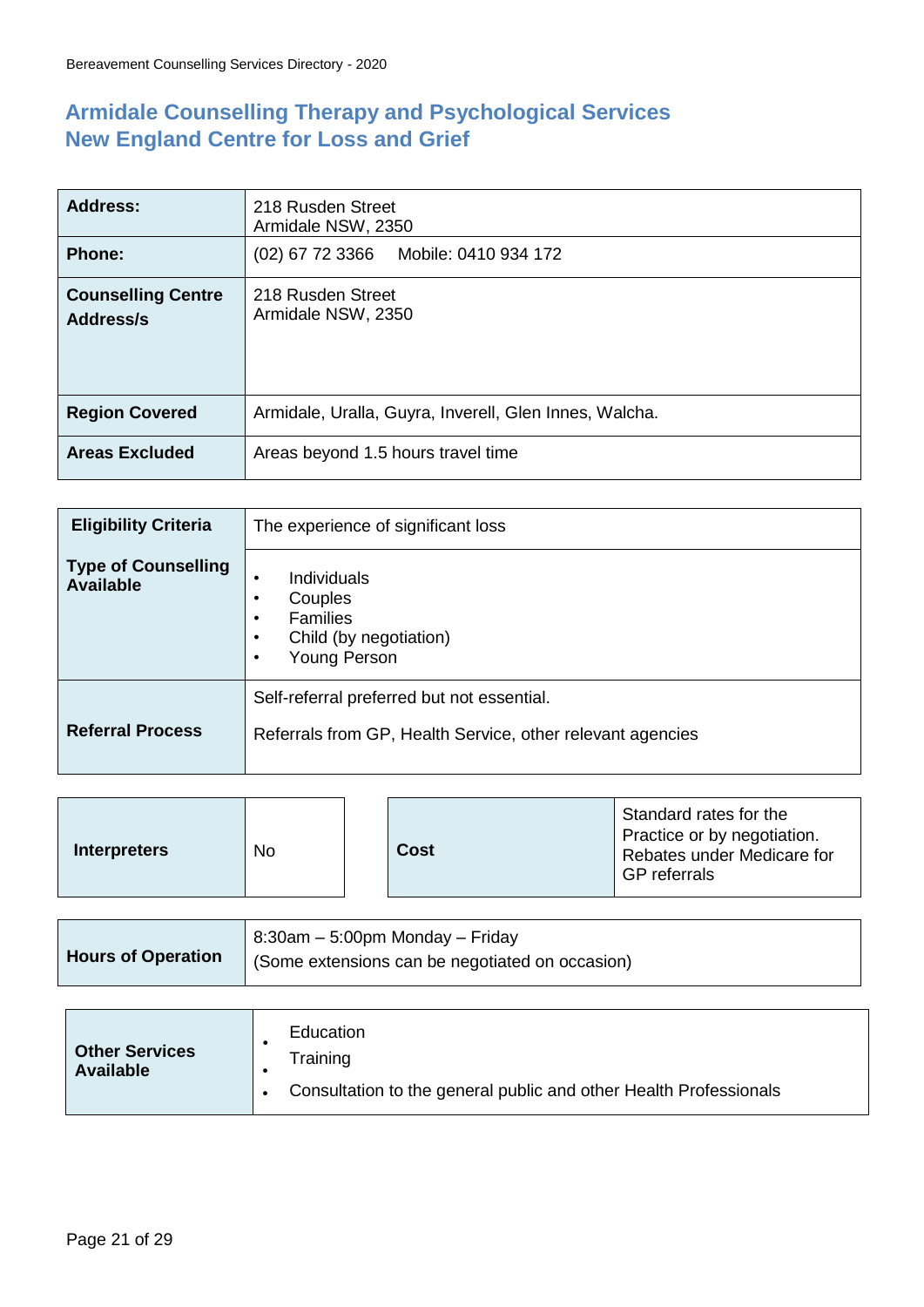### **Broken Hill FWLHD Specialist Palliative Care Service**

| <b>Address:</b>                        | <b>Palliative Care &amp; Cancer Services</b><br>Elleoura Lodge<br>Morgan Street<br>Broken Hill NSW 2880<br>PO Box 457 Broken Hill NSW 2880 |
|----------------------------------------|--------------------------------------------------------------------------------------------------------------------------------------------|
| <b>Phone:</b><br>Email:                | (08) 80801215, fax (08) 80872997<br>www.fwlhd.health.nsw.gov.au                                                                            |
| <b>Counselling Centre</b><br>Address/s | Bereavement Counselling Services - Palliative Care<br>Elleoura Lodge<br>Morgan Street<br><b>Broken Hill</b>                                |
| <b>Region Covered</b>                  | <b>Far West Local Health District</b>                                                                                                      |

| <b>Eligibility Criteria</b>                    | Family and individuals known to patients of the Specialist Palliative Care<br>Service |
|------------------------------------------------|---------------------------------------------------------------------------------------|
| <b>Type of Counselling</b><br><b>Available</b> | Individual and group counselling services                                             |
| <b>Referral Process</b>                        | Referrals through the Specialist Palliative Care Service or self-referral             |

| <b>Interpreters</b>       | Telephone<br>as needed | Cost                                  | Nil |
|---------------------------|------------------------|---------------------------------------|-----|
|                           |                        |                                       |     |
| <b>Hours of Operation</b> |                        | 8:00am - 4:00pm Monday - Friday (CST) |     |

| <b>Other Services</b><br><b>Available</b> | Community and staff education |
|-------------------------------------------|-------------------------------|
|                                           |                               |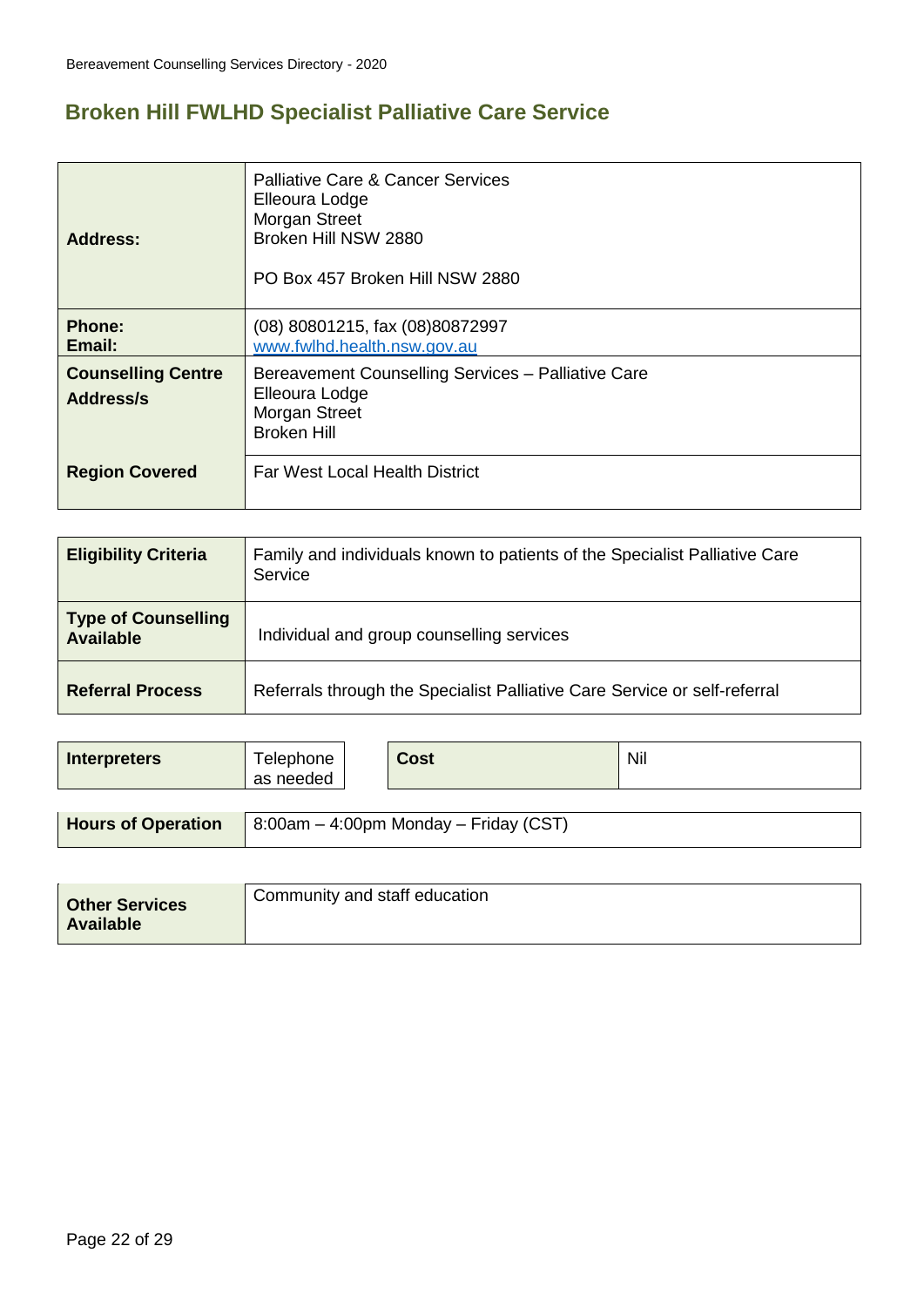## **Coffs Clinical Network Specialist Palliative Care Services**

| <b>Address:</b>                        | Locked Bag 812<br>Coffs Harbour NSW 2450                                                                         |
|----------------------------------------|------------------------------------------------------------------------------------------------------------------|
| <b>Phone:</b>                          | 0429 342 003,<br>02 6656 5341                                                                                    |
| Email:                                 | Meera.Henry@health.nsw.gov.au                                                                                    |
| <b>Counselling Centre</b><br>Address/s | <b>Palliative Care</b><br><b>Coffs Harbour Health Campus</b><br>345 Pacific Highway<br><b>COFFS HARBOUR 2450</b> |
| <b>Region Covered</b>                  | Coffs Clinical Network: Coffs Harbour, Bellingen, Macksville, Dorrigo                                            |

| <b>Eligibility Criteria</b>                    | Families & individuals known to patients of the Specialist Palliative Care<br>Service, Coffs Clinical Network |
|------------------------------------------------|---------------------------------------------------------------------------------------------------------------|
| <b>Type of Counselling</b><br><b>Available</b> | Individual, face to face                                                                                      |
| <b>Referral Process</b>                        | Self-referral preferred or through staff members                                                              |

| <b>Interpreters</b>       | Telephone | <b>Cost</b>                     | Nil |
|---------------------------|-----------|---------------------------------|-----|
|                           |           |                                 |     |
| <b>Hours of Operation</b> |           | Thursday & Friday 8am - 4:30pm. |     |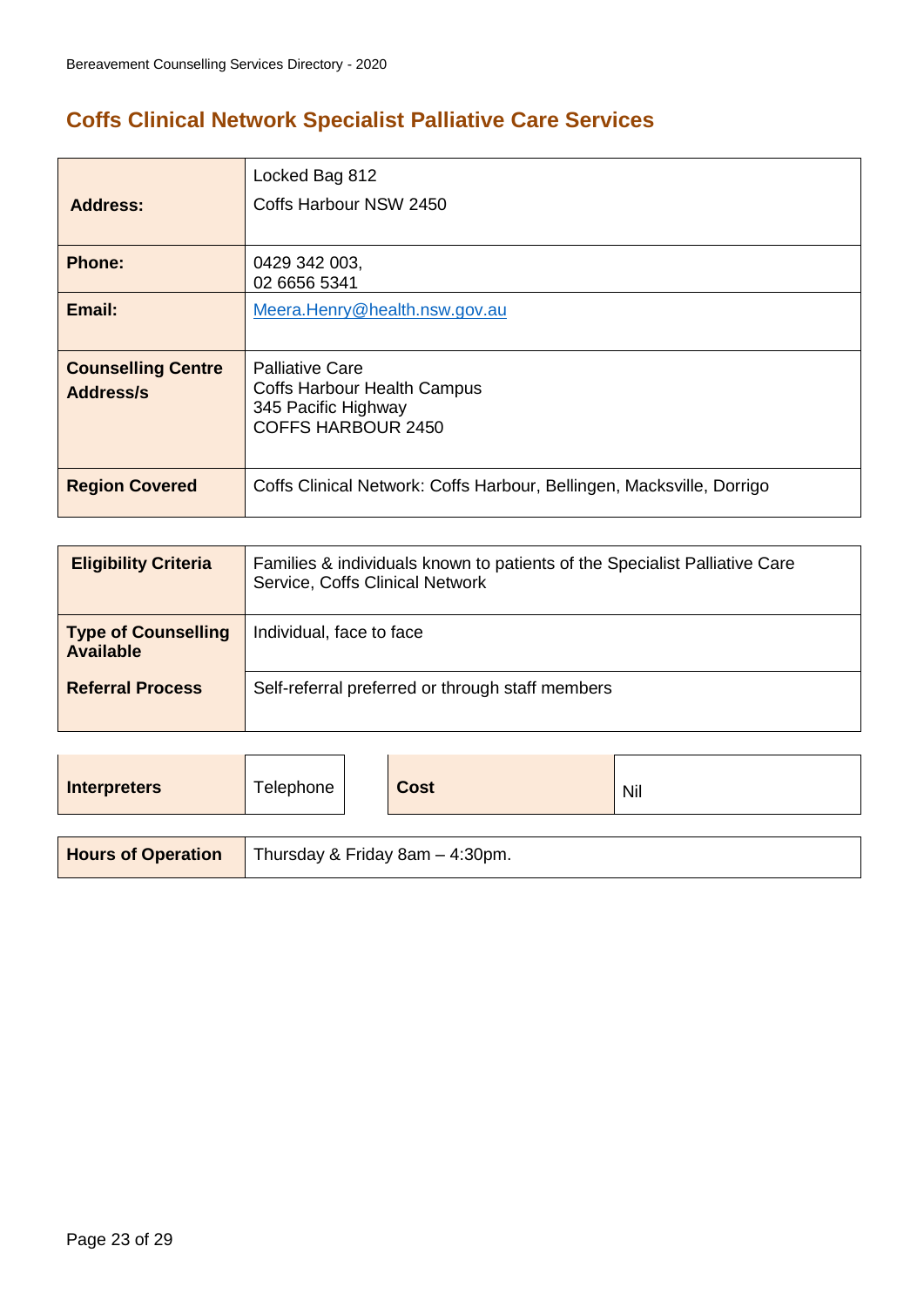## **Hunter New England Health District Paediatric Bereavement Service**

| <b>Address:</b>                        | Social Work Dept<br>Locked Bag 1<br>HRMC NSE 2310                                                        |
|----------------------------------------|----------------------------------------------------------------------------------------------------------|
| <b>Phone:</b>                          | 0437 916 149<br>sarah.smith5@health.nsw.gov.au                                                           |
| <b>Counselling Centre</b><br>Address/s | John Hunter Children's Hospital<br>Lookout Road,<br>New Lambton NSW 2305.<br>Home visits can be arranged |
| <b>Region Covered</b>                  | Hunter New England Health District                                                                       |

| <b>Eligibility Criteria</b>                    | Family & friends of children who have died in the health district, including<br>families who were known to the Paediatric Palliative Care Team |
|------------------------------------------------|------------------------------------------------------------------------------------------------------------------------------------------------|
| <b>Type of Counselling</b><br><b>Available</b> | ٠<br><b>Individuals</b><br>Couples<br>٠<br>Family<br>$\bullet$<br>Child<br>$\bullet$<br>Young person<br>$\bullet$                              |
| <b>Referral Process</b>                        | Self-referral<br>٠<br>Referred by another health professional<br>Parents can refer their children<br>٠                                         |

| <b>Interpreters</b>                       | Yes                                         | Cost                                                                                          | Nil |
|-------------------------------------------|---------------------------------------------|-----------------------------------------------------------------------------------------------|-----|
|                                           |                                             |                                                                                               |     |
| <b>Hours of Operation</b>                 |                                             | 8:30am – 5:00 Monday, Tuesday, Wednesday and Friday                                           |     |
|                                           |                                             |                                                                                               |     |
| <b>Other Services</b><br><b>Available</b> | <b>Education</b><br>Training<br>٠<br>٠<br>٠ | Consultation to other health professionals<br>Training for schools and other community groups |     |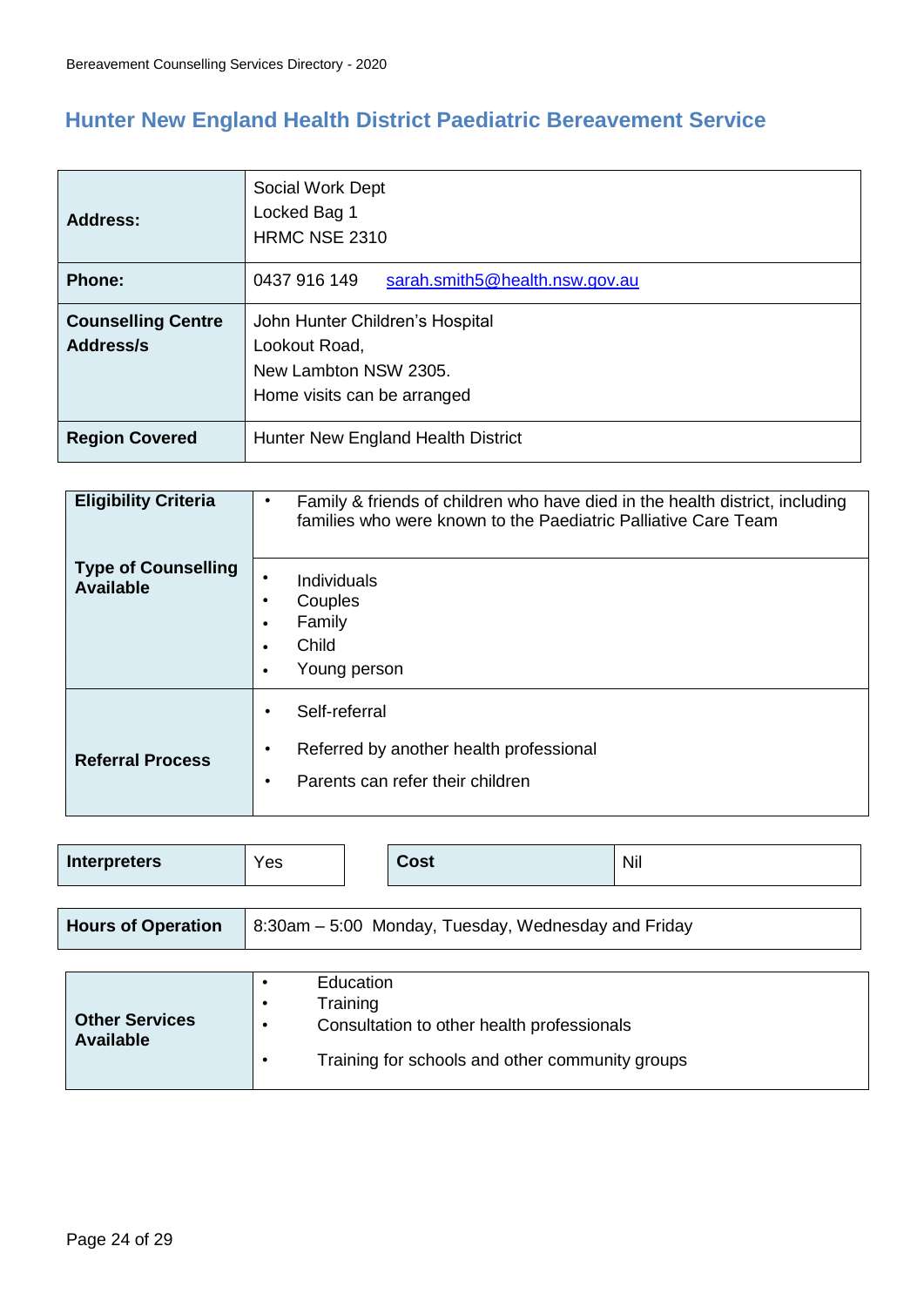### **Macksville Palliative Care Team**

| <b>Address:</b>                        | Macksville Palliative Care Team<br><b>PO Box 137</b><br>Macksville 2447 |
|----------------------------------------|-------------------------------------------------------------------------|
| <b>Phone:</b><br>Email:                | (02)65680679<br>melissa.hilson@health.nsw.gov.au                        |
| <b>Counselling Centre</b><br>Address/s | Macksville Hospital<br><b>Boundary Street</b><br>Macksville             |
| <b>Region Covered</b>                  | Nambucca Shire Council                                                  |

| <b>Eligibility Criteria</b>             | Anyone with grief/bereavement issues  |
|-----------------------------------------|---------------------------------------|
| Type of Counselling<br><b>Available</b> | Grief counselling/Bereavement therapy |
| <b>Referral Process</b>                 | Self-referral                         |

| <b>Interpreters</b>       | Telephone | <b>Cost</b>                         | Nil |
|---------------------------|-----------|-------------------------------------|-----|
|                           |           |                                     |     |
| <b>Hours of Operation</b> |           | Tuesday, Wednesday, Thursday 8.30-5 |     |

| <b>Other Services</b><br><b>Available</b> | Bereavement lunch group -monthly |
|-------------------------------------------|----------------------------------|
|                                           |                                  |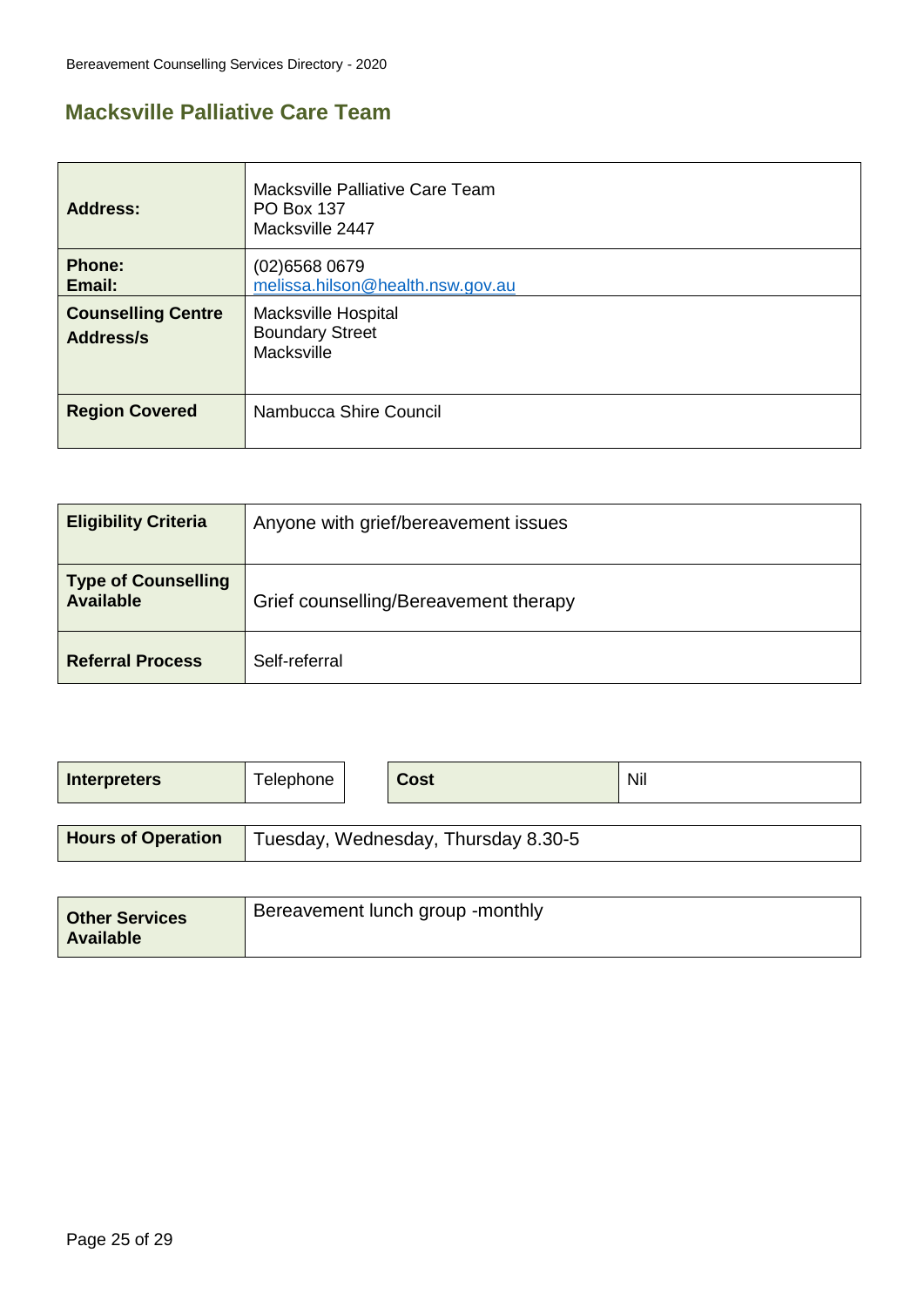## **Footprints in the Sand Bear Cottage Bereavement Service**

| <b>Address:</b>                        | Bear Cottage Children's Hospice<br>2 Fairy Bower Road<br><b>Manly 2095</b>                                                        |
|----------------------------------------|-----------------------------------------------------------------------------------------------------------------------------------|
| <b>Phone:</b>                          | (02) 9976 8336<br>www.bearcottage.chw.edu.au                                                                                      |
| <b>Counselling Centre</b><br>Address/s | 2 Fairy Bower Rd<br>Manly<br>Counselling is usually provided at Bear Cottage may be provided at the client's<br>home or by phone. |
| <b>Region Covered</b>                  | <b>NSW</b>                                                                                                                        |

| <b>Eligibility Criteria</b>                    | Family, including siblings, where the child who died was a patient of<br>$\bullet$<br>Bear Cottage.                                                       |
|------------------------------------------------|-----------------------------------------------------------------------------------------------------------------------------------------------------------|
| <b>Type of Counselling</b><br><b>Available</b> | Individuals<br>$\bullet$<br>Couples<br>٠<br><b>Families</b><br>$\bullet$<br>Grandparents<br>٠<br>Child<br>$\bullet$<br>Young person<br>$\bullet$<br>Group |
| <b>Referral Process</b>                        | Self referral preferred but not essential.<br>Parents or carers are welcome to phone on behalf of a sibling.                                              |

| Nil<br>Interpreters<br>Yes<br>Cost |  |
|------------------------------------|--|
|------------------------------------|--|

| <b>Hours of Operation</b> $  8:30 - 5:00$ pm Monday - Friday |
|--------------------------------------------------------------|
|                                                              |

|                       | $\bullet$ | Sibling, Family & Grandparent Camps                               |
|-----------------------|-----------|-------------------------------------------------------------------|
|                       | $\bullet$ | Peer Support Programs - BBQ & morning tea                         |
|                       | $\bullet$ | Support group for siblings                                        |
| <b>Other Services</b> | $\bullet$ | Education                                                         |
| <b>Available</b>      |           | Training and professional development                             |
|                       | $\bullet$ | Consultation to the general public and other Health Professionals |
|                       |           | Holistic wellness programs                                        |
|                       |           |                                                                   |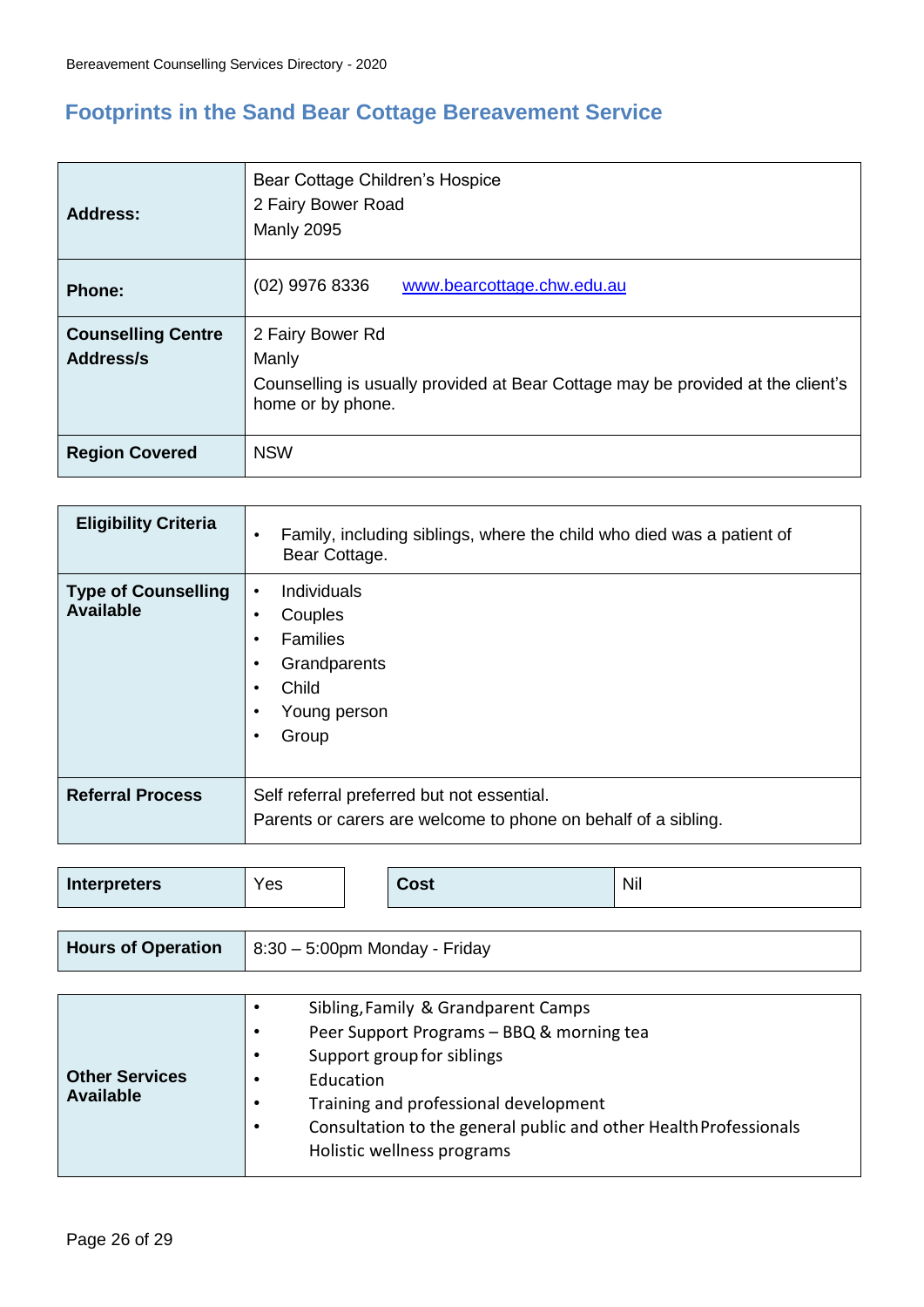#### Bereavement Counselling Services Directory - 2020 **Bears of Hope Pregnancy & Infant Loss Support**

| <b>Address:</b>                                | Unit 45/5 Gladstone Road, Castle Hill NSW<br>www.support@bearsofhope.org.au                                             |
|------------------------------------------------|-------------------------------------------------------------------------------------------------------------------------|
| <b>Phone:</b>                                  | 1300 11 HOPE                                                                                                            |
| <b>Counselling Centre</b><br>Address/s         | Castle Hill<br>Sutherland<br>Online/phone                                                                               |
| <b>Region Covered</b>                          | Australia Wide                                                                                                          |
| <b>Areas Excluded</b>                          | None                                                                                                                    |
| <b>Eligibility Criteria</b>                    | Bereaved parents from miscarriage through to child loss<br>$\bullet$<br>Families of bereaved parents.<br>$\bullet$      |
| <b>Type of Counselling</b><br><b>Available</b> | Face to face<br>$\bullet$<br>Online/skype, email<br>$\bullet$<br>phone<br>for both parents or individually<br>$\bullet$ |
| <b>Referral Process</b>                        | Self-referral by contacting BCH by email or phone                                                                       |

| <b>Interpreters</b>       | No.           | Cost                                     |  | Nil |
|---------------------------|---------------|------------------------------------------|--|-----|
|                           |               |                                          |  |     |
| <b>Hours of Operation</b> | Monday-Sunday | Varies on service delivery               |  |     |
|                           |               |                                          |  |     |
|                           | $\bullet$     | Support Groups – face to face and online |  |     |
| <b>Other Services</b>     | $\bullet$     | Peer Support Groups - online             |  |     |
| <b>Available</b>          | $\bullet$     | <b>Community Events</b>                  |  |     |
|                           | $\bullet$     | Dad Support Weekends                     |  |     |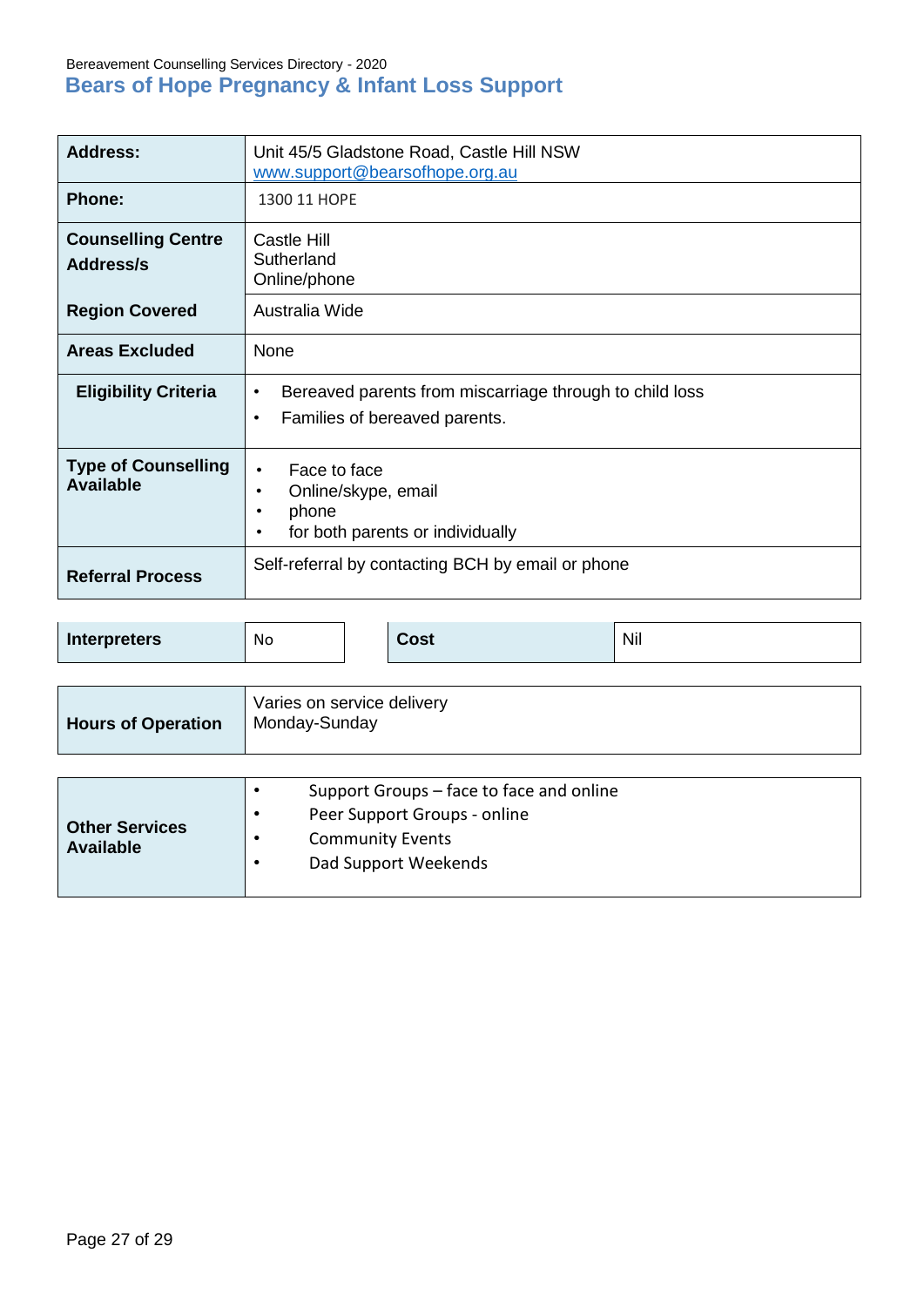### **CanTeen**

| <b>Address:</b>                        | 75 King Street, Newtown NSW, 2042 |
|----------------------------------------|-----------------------------------|
| <b>Phone:</b>                          | $(02)$ 9007 0190                  |
| <b>Counselling Centre</b><br>Address/s | 75 King Street, Newtown NSW, 2042 |
| <b>Region Covered</b>                  | Australia Wide                    |
| <b>Areas Excluded</b>                  | None                              |

| <b>Eligibility Criteria</b>                    | 12 - 25 year olds who have a parent/primary carer/sibling with cancer or<br>$\bullet$<br>who has died from cancer.<br>As well as 12-25 year olds who currently have or previously had a cancer<br>$\bullet$<br>diagnosis.                      |
|------------------------------------------------|------------------------------------------------------------------------------------------------------------------------------------------------------------------------------------------------------------------------------------------------|
| <b>Type of Counselling</b><br><b>Available</b> | Individual<br>٠<br>Online/telephone and in-person counselling available.<br>٠<br>Annual retreat/camp for bereaved young people.<br>$\bullet$<br>Therapeutic and psychoeducational bereaved group called 'Sensing Our<br>Grief' twice annually. |
| <b>Referral Process</b>                        | Self-referral (call or inquire on our website: www.canteen.org.au) or referral<br>from a health professional with consent of the individual.                                                                                                   |

| <b>Interpreters</b><br>Yes |  | <b>Cost</b> | Nil |
|----------------------------|--|-------------|-----|
|----------------------------|--|-------------|-----|

|                           | Face to Face counselling:<br>10:00 – 6:00pm Monday-Friday, some extensions can be negotiated |
|---------------------------|----------------------------------------------------------------------------------------------|
| <b>Hours of Operation</b> | Online/telephone counselling:<br>Monday-Friday: 10am-10pm<br>Weekends: 11am-6pm              |

| <b>Other Services</b><br><b>Available</b> | Peer support<br>Online information and support<br>Individual psychosocial support |
|-------------------------------------------|-----------------------------------------------------------------------------------|
|                                           |                                                                                   |